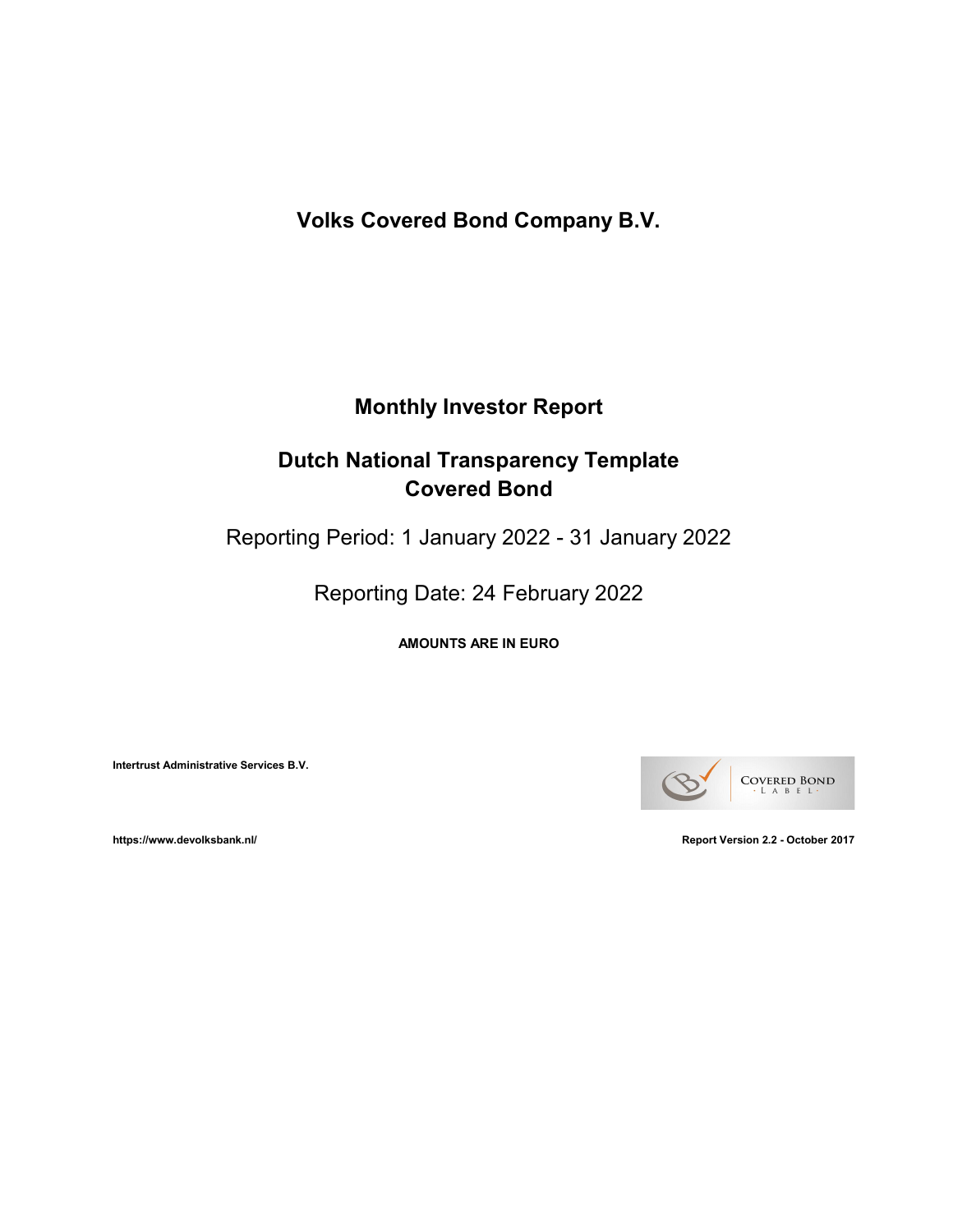### Table of Contents

|                                                   | Page |
|---------------------------------------------------|------|
| <b>Covered Bonds</b>                              | 3    |
| <b>Asset Cover Test</b>                           | 4    |
| <b>Counterparty Credit Ratings &amp; Triggers</b> | 5    |
| Ledgers & Investments                             | 6    |
| Regulatory Information                            | 7    |
| Stratifications                                   | 8    |
| Glossary                                          | 26   |
| Contact Information                               | 28   |
|                                                   |      |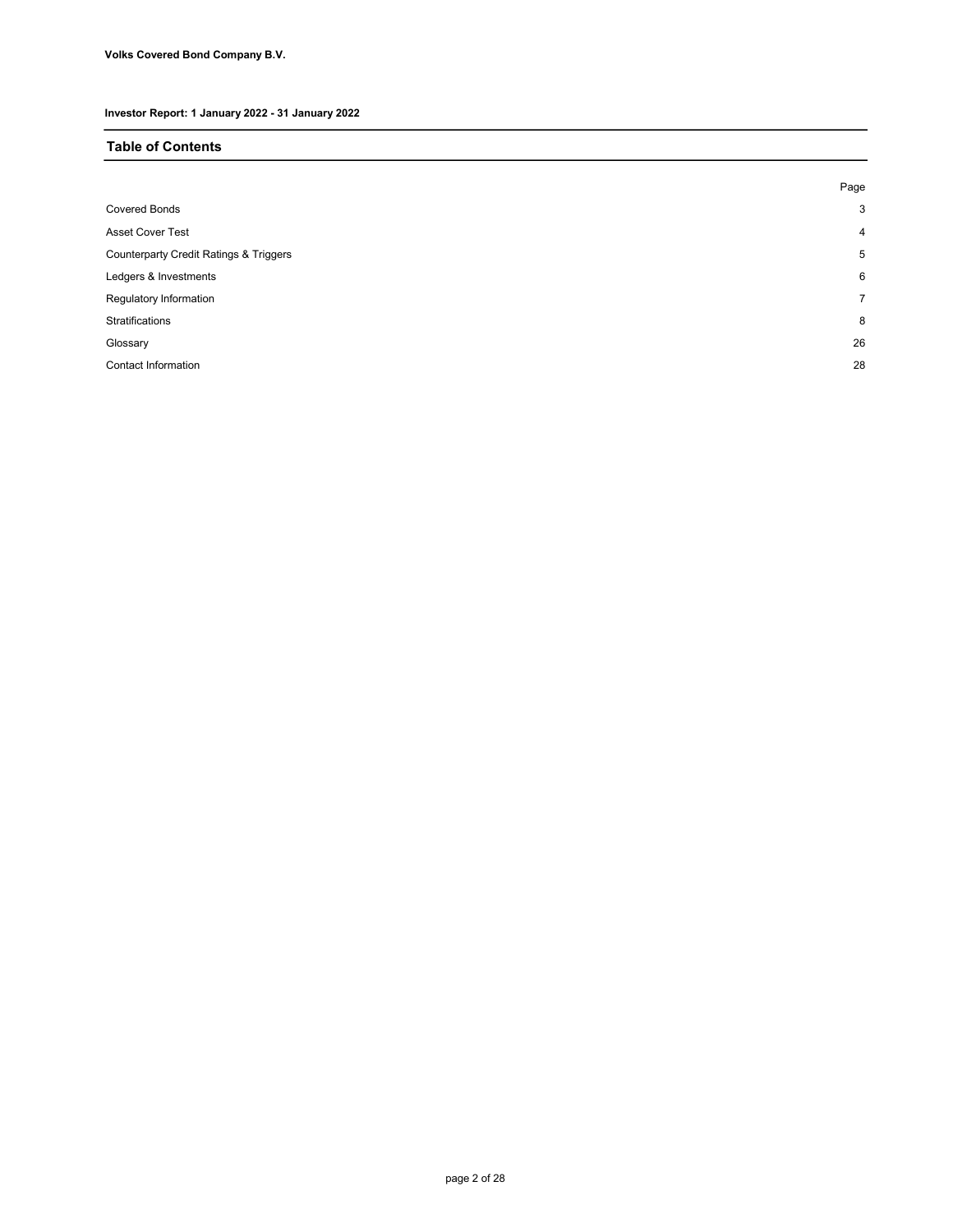#### Covered Bonds

| Series               | ISIN         | Currency   | <b>Initial Principal</b><br>Balance* | Outstanding<br>Amount* | Coupon  | Issuance<br>Date | <b>Maturity Date</b> | <b>IRS Counterparty</b> | Redemption<br>Type | <b>LCR HQLA</b><br>Category |
|----------------------|--------------|------------|--------------------------------------|------------------------|---------|------------------|----------------------|-------------------------|--------------------|-----------------------------|
| Series 5             | XS0378976392 | <b>EUR</b> | 10,000,000                           | 10,000,000             | 5.4700% | 01/08/08         | 01/08/30             | de Volksbank N.V.       | Soft Bullet        | No                          |
| Series <sub>6</sub>  | XS0379575268 | <b>EUR</b> | 10,000,000                           | 10.000.000             | 5.5000% | 08/08/08         | 08/08/31             | de Volksbank N.V.       | Soft Bullet        | No                          |
| regCB6               |              | <b>EUR</b> | 20,000,000                           | 20,000,000             | 4.1000% | 15/07/10         | 15/07/30             | de Volksbank N.V.       | Soft Bullet        | No                          |
| regCB10              |              | <b>EUR</b> | 45,000,000                           | 45,000,000             | 4.4500% | 09/08/10         | 09/08/40             | Unicredit Bank          | Soft Bullet        | No                          |
| Series 12            | XS1508404651 | <b>EUR</b> | 500.000.000                          | 500.000.000            | 0.7500% | 24/10/16         | 24/10/31             |                         | Soft Bullet        | 1                           |
| Series 13            | XS1559895054 | <b>EUR</b> | 50.000.000                           | 50,000,000             | 1.6170% | 02/02/17         | 02/02/37             |                         | Soft Bullet        | No                          |
| Series 15            | XS1599444335 | <b>EUR</b> | 16,000,000                           | 16,000,000             | 1.2850% | 21/04/17         | 21/04/33             |                         | Soft Bullet        | No                          |
| Series 16            | XS1600520404 | <b>EUR</b> | 25,000,000                           | 25,000,000             | 1.4250% | 04/05/17         | 04/05/37             |                         | Soft Bullet        | No                          |
| Series 14            | XS1595902161 | <b>EUR</b> | 50,000,000                           | 50,000,000             | 1.4500% | 04/05/17         | 04/05/37             |                         | Soft Bullet        | No                          |
| Series 17            | XS1614202049 | <b>EUR</b> | 500,000,000                          | 500,000,000            | 0.7500% | 18/05/17         | 18/05/27             |                         | Soft Bullet        | 1                           |
| Series 18            | XS1615664544 | <b>EUR</b> | 30,000,000                           | 30,000,000             | 1.5800% | 01/06/17         | 01/06/37             |                         | Soft Bullet        | No                          |
| Series 19            | XS1627326504 | <b>EUR</b> | 50,000,000                           | 50,000,000             | 1.5240% | 08/06/17         | 08/06/37             |                         | Soft Bullet        | No                          |
| Series 20            | XS1646899994 | <b>EUR</b> | 25,000,000                           | 25,000,000             | 1.7300% | 14/07/17         | 14/07/37             |                         | Soft Bullet        | No                          |
| Series <sub>21</sub> | XS1650595066 | <b>EUR</b> | 25,000,000                           | 25,000,000             | 1.7000% | 24/07/17         | 24/07/37             |                         | Soft Bullet        | No                          |
| Series 22            | XS1664627467 | <b>EUR</b> | 23,500,000                           | 23,500,000             | 1.6280% | 15/08/17         | 17/08/37             |                         | Soft Bullet        | No                          |
| Series 23            | XS1675853888 | <b>EUR</b> | 26,000,000                           | 26,000,000             | 1.6000% | 01/09/17         | 01/09/37             |                         | Soft Bullet        | No                          |
| Series 24            | XS1679793353 | <b>EUR</b> | 15.500.000                           | 15,500,000             | 1.3500% | 08/09/17         | 08/09/32             |                         | Soft Bullet        | No                          |
| Series 26            | XS1685796838 | <b>EUR</b> | 8,000,000                            | 8,000,000              | 1.6000% | 18/09/17         | 18/09/37             |                         | Soft Bullet        | No                          |
| Series 25            | XS1685524677 | <b>EUR</b> | 30,000,000                           | 30,000,000             | 1.5880% | 18/09/17         | 18/09/37             |                         | Soft Bullet        | No                          |
| Series 27            | XS1685663368 | <b>EUR</b> | 26,000,000                           | 26,000,000             | 1.5850% | 02/10/17         | 02/10/37             |                         | Soft Bullet        | No                          |
| Series 28            | XS1694666618 | <b>EUR</b> | 30,000,000                           | 30,000,000             | 1.7010% | 05/10/17         | 05/10/37             |                         | Soft Bullet        | No                          |
| Series 29            | XS1788694856 | <b>EUR</b> | 500,000,000                          | 500,000,000            | 1.0000% | 08/03/18         | 08/03/28             |                         | Soft Bullet        | 1                           |
| Series 32            | XS1794352176 | <b>EUR</b> | 17,000,000                           | 17,000,000             | 1.4250% | 21/03/18         | 21/03/33             |                         | Soft Bullet        | No                          |
| Series 31            | XS1794352093 | <b>EUR</b> | 40,000,000                           | 40,000,000             | 1.4450% | 21/03/18         | 21/03/33             |                         | Soft Bullet        | No                          |
| Series 30            | XS1794199551 | <b>EUR</b> | 43,000,000                           | 43,000,000             | 1.4400% | 21/03/18         | 21/03/33             |                         | Soft Bullet        | No                          |
| Series 33            | XS1815299893 | <b>EUR</b> | 25,000,000                           | 25,000,000             | 1.6020% | 03/05/18         | 03/05/38             |                         | Soft Bullet        | No                          |
| Series 34            | XS1837071080 | <b>EUR</b> | 25,000,000                           | 25,000,000             | 1.5060% | 14/06/18         | 14/06/38             |                         | Soft Bullet        | No                          |
| Series 35            | XS1857708777 | <b>EUR</b> | 25,000,000                           | 25,000,000             | 1.5000% | 19/07/18         | 19/07/38             |                         | Soft Bullet        | No                          |
| Series 36            | XS1859006733 | <b>EUR</b> | 10,000,000                           | 10,000,000             | 1.5000% | 23/07/18         | 23/07/38             |                         | Soft Bullet        | No                          |
| Series 37            | XS1859440007 | <b>EUR</b> | 15,000,000                           | 15,000,000             | 1.4950% | 26/07/18         | 26/07/38             |                         | Soft Bullet        | No                          |
| Series 38            | XS1885642162 | <b>EUR</b> | 25,000,000                           | 25,000,000             | 1.6030% | 01/10/18         | 01/10/39             |                         | Soft Bullet        | No                          |
| Series 39            | XS1894674867 | <b>EUR</b> | 10,000,000                           | 10,000,000             | 1.6950% | 18/10/18         | 18/10/38             |                         | Soft Bullet        | No                          |
| Series 40            | XS1894690715 | <b>EUR</b> | 25,000,000                           | 25,000,000             | 1.6970% | 18/10/18         | 18/10/38             |                         | Soft Bullet        | No                          |
| Series 41            | XS1894882387 | <b>EUR</b> | 16,000,000                           | 16,000,000             | 1.6610% | 18/10/18         | 18/10/38             |                         | Soft Bullet        | No                          |
| Series 42            |              | <b>EUR</b> | 5,000,000                            | 5,000,000              | 1.6240% | 22/10/18         | 22/10/37             |                         | Soft Bullet        | No                          |
| Series 43            |              | <b>EUR</b> | 10,000,000                           | 10,000,000             | 1.6630% | 22/10/18         | 22/10/38             |                         | Soft Bullet        | No                          |
| Series 44            | XS1910255477 | <b>EUR</b> | 25,000,000                           | 25,000,000             | 1.6200% | 15/11/18         | 15/11/38             |                         | Soft Bullet        | No                          |
| Series 45            | XS1921311541 | <b>EUR</b> | 25,000,000                           | 25,000,000             | 1.5100% | 13/12/18         | 13/12/38             |                         | Soft Bullet        | No                          |
| Series 46            | XS1923629114 | <b>EUR</b> | 25,000,000                           | 25,000,000             | 1.5290% | 20/12/18         | 20/12/38             |                         | Soft Bullet        | No                          |
| Series 47            | XS1923725342 | <b>EUR</b> | 7,000,000                            | 7,000,000              | 1.5310% | 20/12/18         | 20/12/38             |                         | Soft Bullet        | No                          |
| Series 49            | XS1935245917 | <b>EUR</b> | 65,000,000                           | 65,000,000             | 1.6300% | 14/01/19         | 14/01/39             |                         | Soft Bullet        | No                          |
| Series 48            |              | <b>EUR</b> | 75,000,000                           | 75,000,000             | 1.6150% | 17/01/19         | 17/01/39             |                         | Soft Bullet        | No                          |
| Series 50            | XS1943455185 | <b>EUR</b> | 500,000,000                          | 500,000,000            | 0.5000% | 30/01/19         | 30/01/26             |                         | Soft Bullet        |                             |
| Series 51            | XS1956154113 | <b>EUR</b> | 55,000,000                           | 55,000,000             | 1.3000% | 26/02/19         | 20/12/35             |                         | Soft Bullet        | No                          |
| Series 52            | XS1956947532 | <b>EUR</b> | 45,000,000                           | 45,000,000             | 1.2000% | 27/02/19         | 27/02/34             |                         | Soft Bullet        | No                          |
| Series 53            | XS1970682214 | <b>EUR</b> | 37,000,000                           | 37,000,000             | 1.2100% | 28/03/19         | 28/03/36             |                         | Soft Bullet        | No                          |
| Series 54            | XS2030537117 | <b>EUR</b> | 25,000,000                           | 25,000,000             | 0.8312% | 19/07/19         | 19/07/38             |                         | Soft Bullet        | No                          |
| Series 55            | XS2259193998 | <b>EUR</b> | 500,000,000                          | 500,000,000            | 0.1250% | 19/11/20         | 19/11/40             |                         | Soft Bullet        | No                          |
| Series 56            | XS2386592302 | <b>EUR</b> | 600,000,000                          | 600,000,000            | 0.3750% | 16/09/21         | 16/09/41             |                         | Soft Bullet        | 1                           |
| Series 56-2          | XS2407026223 | <b>EUR</b> | 100,000,000                          | 100,000,000            | 0.3750% | 16/09/21         | 16/09/41             |                         | <b>Bullet</b>      |                             |

\* Amounts to be reported in the relevant currency, and also the euro-equivalent amounts

The issuer believes that, at the time of issuance and based on transparency data made publicly available by the issuer, the above listed bonds meet the eligibility criteria for classification as a Level 1 or Level 2A<br>asset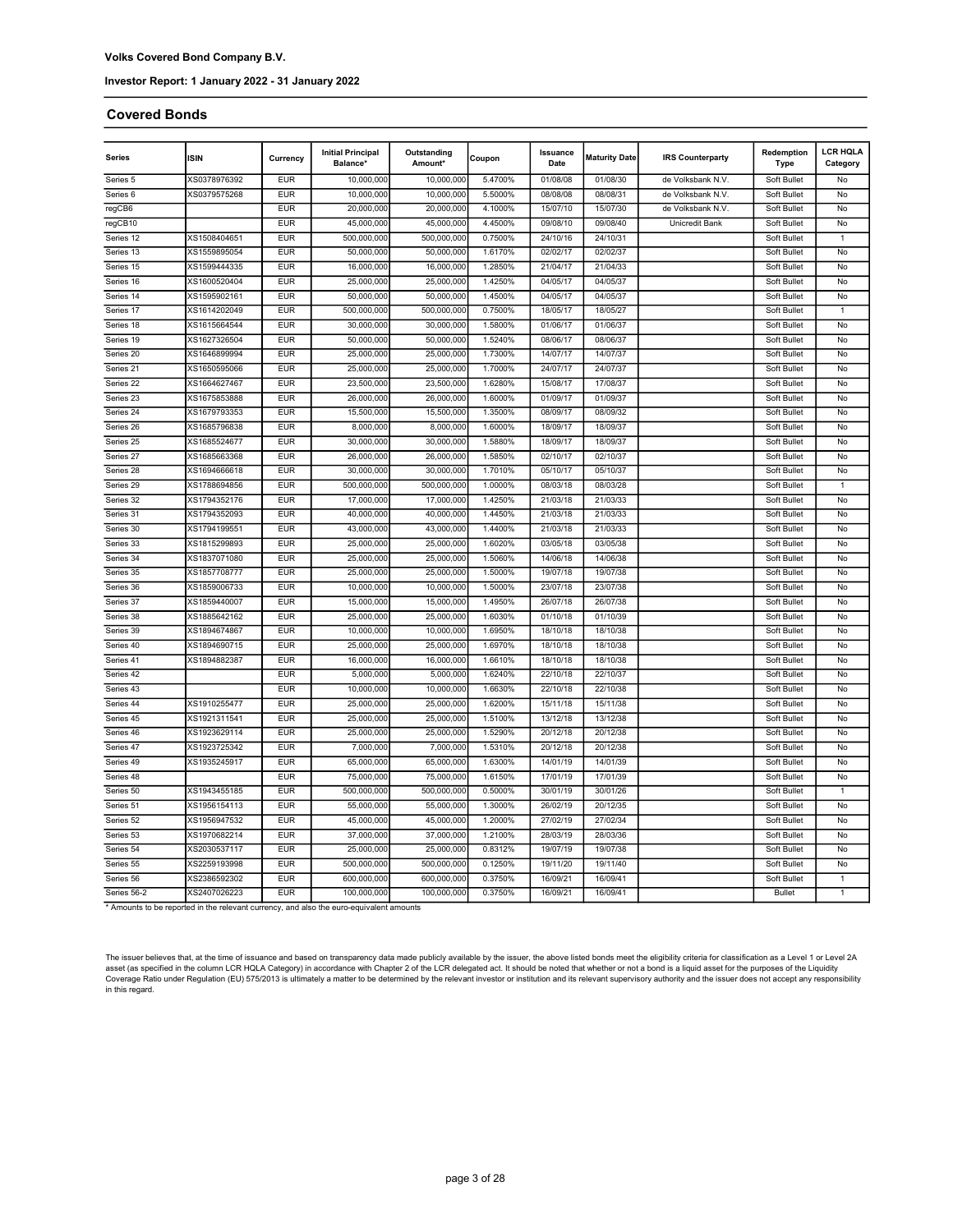| . .                                         |                  |
|---------------------------------------------|------------------|
| <b>Asset Cover Test</b>                     |                  |
| Asset Cover Test                            |                  |
| A                                           | 4,489,603,280.84 |
| в                                           | 0.00             |
| C                                           | 0.00             |
| D                                           | 0.00             |
| Y1                                          | 0.00             |
| Y2                                          | 0.00             |
| Ζ                                           | 0.00             |
| A+B+C+D-Y1-Y2-Z                             | 4,489,603,280.84 |
|                                             |                  |
| Outstanding bonds                           | 4,390,000,000.00 |
| Pass/Fail                                   | Pass             |
| <b>ACT Cover Ratio</b>                      | 102.27%          |
| Parameters                                  |                  |
| Asset percentage                            | 88.50%           |
| Cap LTV Cut-Off indexed valuation % non-NHG | 80.00%           |
| Cap LTV Cut-Off indexed valuation % NHG     | 80.00%           |
| % of Index Increases                        | 100.00%          |
| % of Index Decreases                        | 100.00%          |
| Reserve Fund                                | 0.00             |
| Supplemental Liquidity Reserve Amount       | 0.00             |
| <b>Deduction Set-Off</b>                    | 0.00             |
| Ratings                                     |                  |
| S&P                                         | n.r.             |
| Moody's                                     | Aaa              |
| Fitch                                       | AAA              |
| Other                                       |                  |
| <b>UCITS</b> compliant                      | True             |
| CRR compliant                               | True             |
| <b>ECBC Label compliant</b>                 | True             |
| Overcollateralisation                       |                  |
| Legally required minimum OC                 | 5.00%            |
| Documented minimum OC                       | 12.99%           |
| Available Nominal OC                        | 18.75%           |
|                                             |                  |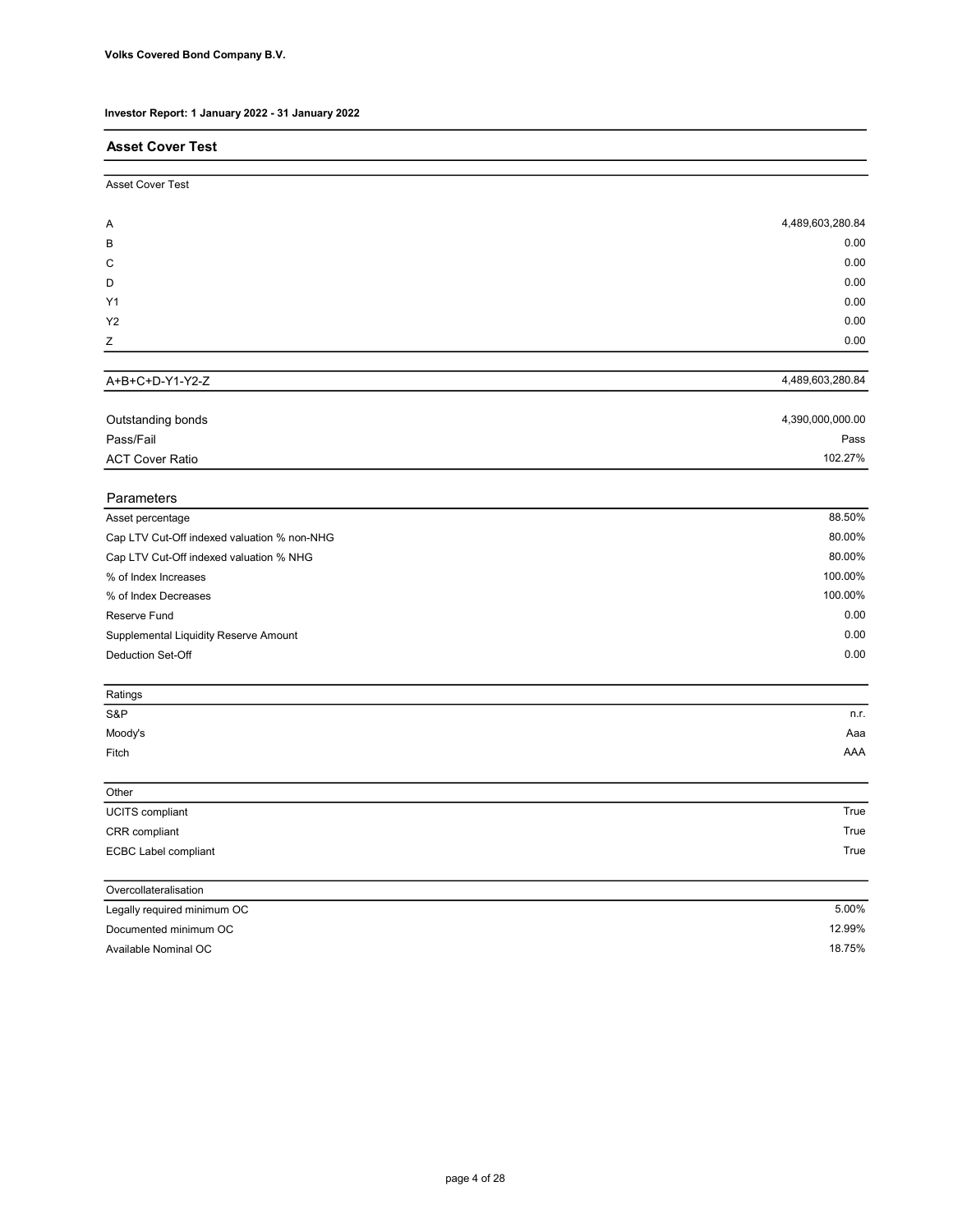# Counterparty Credit Ratings & Triggers

|                                       |                                                                   | <b>S&amp;P (ST/LT)</b> |                   |                       | Moody's (ST/LT)                      |                   | Fitch (ST/LT)     |                   | <b>DBRS (ST/LT)</b> |                                                                                   |  |
|---------------------------------------|-------------------------------------------------------------------|------------------------|-------------------|-----------------------|--------------------------------------|-------------------|-------------------|-------------------|---------------------|-----------------------------------------------------------------------------------|--|
| Role                                  | Party                                                             | <b>Rating trigger</b>  | Current<br>rating | Rating<br>trigger     | Current<br>rating                    | Rating<br>trigger | Current<br>rating | Rating<br>trigger | Current<br>rating   | Consequence if breached*                                                          |  |
| <b>Account Bank</b>                   | Rabobank Nederland                                                |                        |                   | $P-1/$                | $P-1/$                               | F1/A              | $F1+ / AA-$       |                   |                     | Replacement of GIC Provider or<br>obtain guarantee                                |  |
| Collection Account<br>Provider        | de Volksbank N.V.                                                 |                        |                   | / Baa1                | / A2                                 | F1/A              | F1/A              |                   |                     | Post collateral, or establish reserve<br>funds, or obtain a eligible<br>quarantee |  |
| <b>Collection Account</b><br>Provider | Rabobank Nederland                                                |                        |                   | /Baa1                 | / Aa2                                | F1/A              | $F1/A+$           |                   |                     | Post collateral, or establish reserve<br>funds, or obtain a eligible<br>quarantee |  |
| Interest Rate Swap<br>Counterparty    | Unicredit Bank                                                    |                        |                   | (cr)                  | P-1 (cr) / A2 P-1 (cr) / A1<br>(cr)  | F1/A              | $F2/BBB+$         |                   |                     | Interest Rate & Structured Swap<br>Trigger                                        |  |
| Interest Rate Swap<br>Counterparty    | de Volksbank N.V.                                                 |                        |                   | (cr)                  | P-1 (cr) / A2 P-1 (cr) / Aa3<br>(cr) | F1/A              | F1/A              |                   |                     | Interest Rate & Structured Swap<br>Trigger                                        |  |
| <b>Issuer</b>                         | de Volksbank N.V.                                                 |                        |                   | / Baa3 (cr)           | / A2                                 | /BBB-             | $/A -$            |                   |                     | Asset monitor trigger                                                             |  |
| <b>Issuer</b>                         | de Volksbank N.V.                                                 |                        |                   | $P-1$ (cr) /          | $P-1$ (cr) /                         | F1/A              | $F1/A-$           |                   |                     | Item Y1 of Asset Cover Test is<br>activated                                       |  |
| Issuer                                | de Volksbank N.V.                                                 |                        |                   | / Baa1                | 1A2                                  | F2/BBB            | F1/A              |                   |                     | Item Y2 of Asset Cover Test is<br>activated                                       |  |
| Issuer                                | de Volksbank N.V.                                                 |                        |                   | $P-1$ (cr) /          | $P-1$ (cr) /                         | F1/A              | $F1/A-$           |                   |                     | Reserve fund build up trigger                                                     |  |
| Servicer                              | de Volksbank N.V.                                                 |                        |                   | $-$ / Baa3            | $P-1/42$                             | $-$ / BBB $-$     | $F1/A-$           |                   |                     | Negotiate agreement with a back-<br>up servicer                                   |  |
|                                       | Total Return Swap Provider de Volksbank N.V. (as TRS<br>provider) |                        |                   | P-1 (cr) / A2<br>(cr) | P-1 / Aa3                            | F1/A              | $F1/A-$           |                   |                     | Novation Trigger                                                                  |  |

\* Event is triggered if credit rating is below the rating as mentioned in the table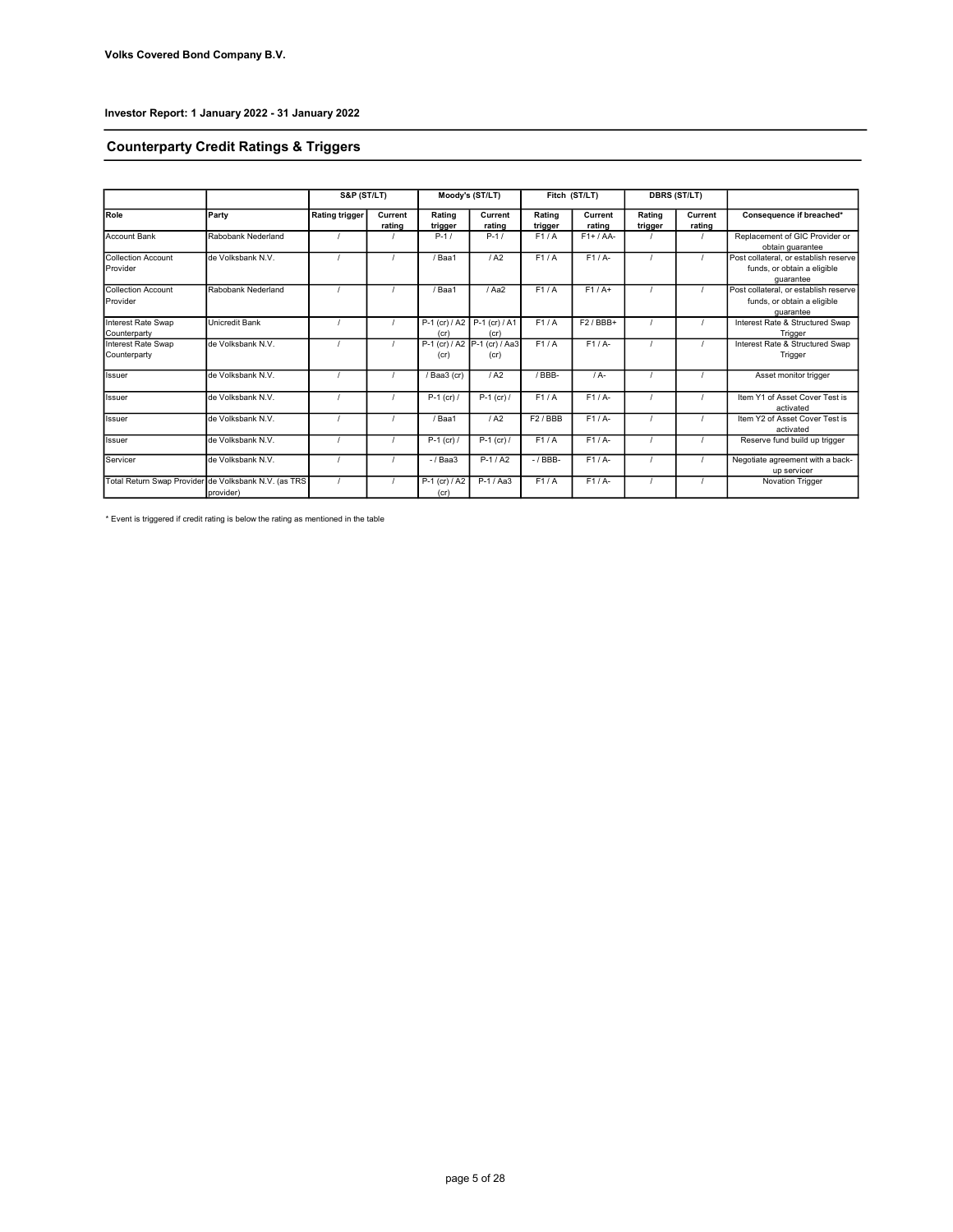# Ledgers & Investments

#### Ledgers

| <b>Total</b>        | 0.00 |
|---------------------|------|
| Reserve Fund Ledger | 0.00 |
| Principal Ledger    | 0.00 |
| Revenue Ledger      | 0.00 |

#### Investments

| Authorised Investments Balance | 0.00 |
|--------------------------------|------|
| <b>Total</b>                   | 0.00 |

# Liquidity Buffer

| Outflows                          | 21,564,516.91  |
|-----------------------------------|----------------|
| <b>Required Liquidity Buffer</b>  | 21,564,516.91  |
|                                   |                |
| <b>Inflows</b>                    | 104,384,022.66 |
| Cash                              | 25,429.02      |
| <b>Bonds</b>                      |                |
| <b>Available Liquidity Buffer</b> | 104,409,451.68 |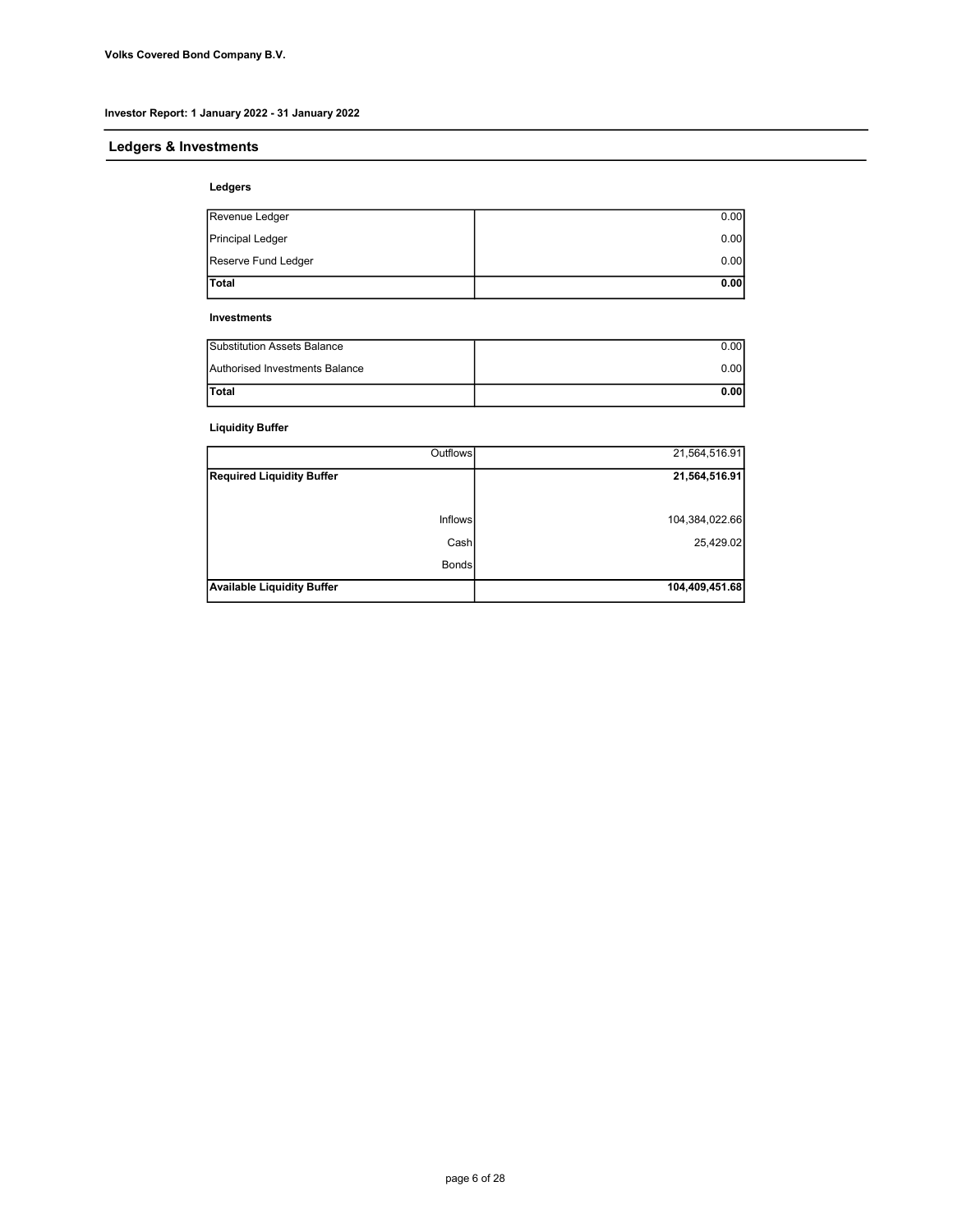#### Regulatory Information

#### CRR Article 129

Article 129 CRR "Exposures in the form of covered bonds"

(7) Exposures in the form of covered bonds are eligible for preferential treatment, provided that the institution investing in the covered bonds can demonstrate to the competent authorities that:

(a) it receives portfolio information at least on:

(i) the value of the covered pool and outstanding covered bonds;

value of the cover pool table Portfolio characteristics

value of the outstanding covered bonds table Covered Bonds

(ii) the geographical distribution and type of cover assets, loan size,

interest rate and currency risks;

interest rate risk and currency risk table Covered Bonds for coupon and currency information of the covered bonds table 10 Coupon for coupons of mortgages geographical distribution of cover assets table 14 Geographical Distribution type of cover assets table Portfolio Characteristics loan size table 3 Outstanding Loan Amount

table Counterparty Ratings & Triggers for IRS/TRS information

See base prospectus for information about hedging

Only EUR denominated mortgages: see BP

(iii) the maturity structure of cover assets and covered bonds; and

| maturity structure of cover assets table 6 Legal Maturity    |                     |
|--------------------------------------------------------------|---------------------|
| maturity structure of covered bonds table Covered Bonds      |                     |
| (iv) the percentage of loans more than ninety days past due; | table Delinguencies |

(b) the issuer makes the information referred to in point (a) available table Portfolio Characteristics to the institution at least semi annually.

#### Overcollateralisation

| Legally required minimum OC | table Asset Cover Test |
|-----------------------------|------------------------|
| Documented minimum OC       | table Asset Cover Test |
| Nominal OC                  | table Asset Cover Test |

page 7 of 28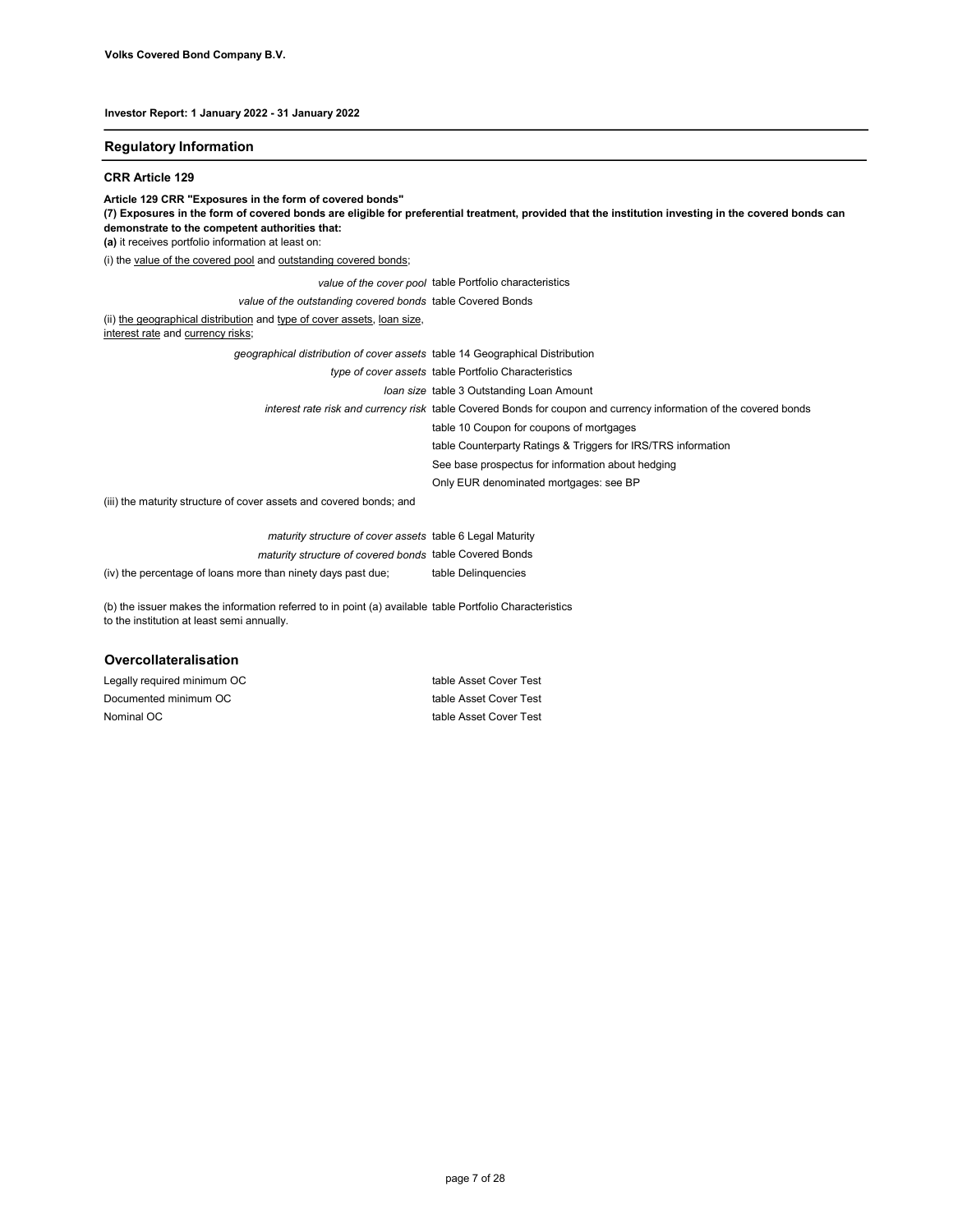| <b>Stratifications</b>                                       |                             |
|--------------------------------------------------------------|-----------------------------|
| <b>Portfolio Characteristics</b>                             |                             |
| Principal amount                                             | 5,213,096,687.88            |
| Value of saving deposits                                     | 140,098,630.43              |
| Net principal balance                                        | 5,072,998,057.45            |
| <b>Construction Deposits</b>                                 | 0.00                        |
| Net principal balance excl. Construction and Saving Deposits | 5,072,998,057.45            |
| Number of loans                                              | 29,019                      |
| Number of loanparts                                          | 55,213                      |
| Average principal balance (borrower)                         | 179,644.26                  |
| Average principal balance (loanpart)                         | 94,417.92                   |
| Weighted average current interest rate                       | 2.28%                       |
| Weighted average maturity (in years)                         | 19.99                       |
| Weighted average remaining time to interest reset (in years) | 92.07                       |
| Weighted average seasoning (in years)                        | 9.58                        |
| Weighted average CLTOMV                                      | 69.98%                      |
| Weighted average CLTIMV                                      | 48.698%                     |
| Maximum current interest rate                                | 9.20%                       |
| Minimum current interest rate                                | 0.215%                      |
| Type of cover assets:                                        | Dutch Residential Mortgages |
| Currency Portfolio:                                          | <b>EUR</b>                  |
| Frequency of publication National Transparancy Template:     | Monthly                     |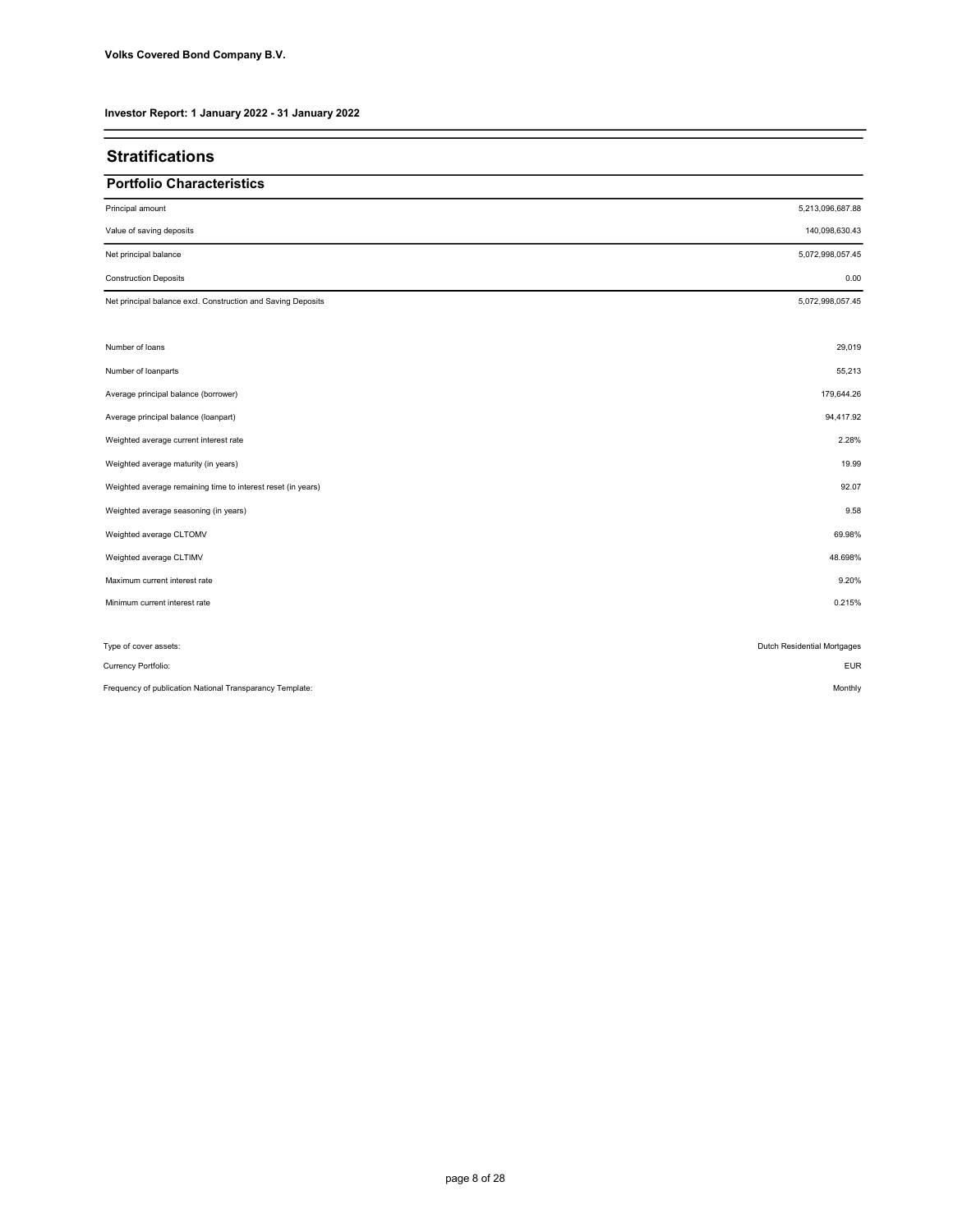# 1. Delinquencies

| From $(>)$ | Until $($ <= $)$ | <b>Arrears Amount</b> | Aggregate<br><b>Outstanding Not.</b> | % of Total | Nr of Mortgage<br>Loans | % of Total | Weighted<br>Average Coupon Average Maturity Average CLTIMV | Weighted | Weighted |
|------------|------------------|-----------------------|--------------------------------------|------------|-------------------------|------------|------------------------------------------------------------|----------|----------|
|            |                  |                       | Amount                               |            |                         |            |                                                            |          |          |
| Performing |                  | 0.00                  | 5,196,594,886.10                     | 99.68%     | 28,935                  | 99.71%     | 2.3%                                                       | 20.00    | 48.66%   |
| $\leq$     | 29 days          | 0.00                  | 0.00                                 | 0.00%      | 0                       | 0.00%      | 0.0%                                                       | 0.00     | 0.00%    |
| 30 days    | 59 days          | 35,009.93             | 13,645,588.44                        | 0.26%      | 71                      | 0.24%      | 2.5%                                                       | 17.94    | 59.21%   |
| 60 days    | 89 days          | 13,366.15             | 2,856,213.34                         | 0.05%      | 13                      | 0.04%      | 2.2%                                                       | 20.81    | 54.81%   |
| 90 days    | 119 days         | 0.00                  | 0.00                                 | 0.00%      | 0                       | 0.00%      | $0.0\%$                                                    | 0.00     | 0.00%    |
| 120 days   | 149 days         | 0.00                  | 0.00                                 | 0.00%      | 0                       | 0.00%      | 0.0%                                                       | 0.00     | 0.00%    |
| 150 days   | 179 days         | 0.00                  | 0.00                                 | 0.00%      | 0                       | 0.00%      | 0.0%                                                       | 0.00     | 0.00%    |
| 180 days   | $\geq$           | 0.00                  | 0.00                                 | 0.00%      | 0                       | 0.00%      | $0.0\%$                                                    | 0.00     | 0.00%    |
|            | Total            | 48,376.08             | 5,213,096,687.88                     | 100.00%    | 29,019                  | 100.00%    | 2.28%                                                      | 20.00    | 48.698%  |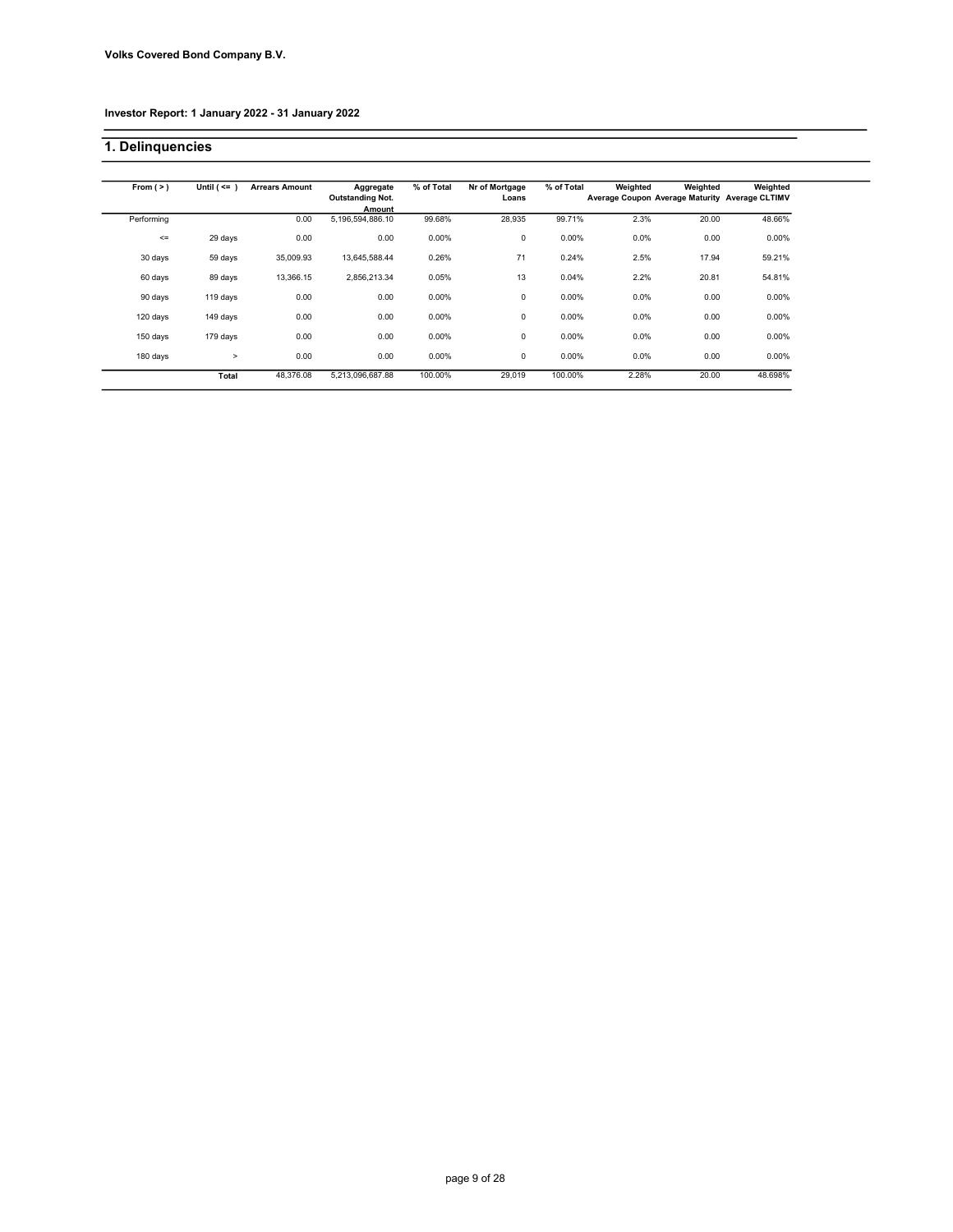# 2. Redemption Type

| <b>Description</b>  |       | <b>Aggregate Outstanding Amount</b> | % of Total | Nr of Loanparts |         |        |                 | % of Total Weighted Average Weighted Average Weighted Average |
|---------------------|-------|-------------------------------------|------------|-----------------|---------|--------|-----------------|---------------------------------------------------------------|
|                     |       |                                     |            |                 |         | Coupon | <b>Maturity</b> | <b>CLTIMV</b>                                                 |
| Annuity             |       | 1,582,349,416.61                    | 30.011%    | 18.448          | 33.412% | 2.03%  | 25.38           | 53.858%                                                       |
| <b>Bank Savings</b> |       | 164.007.750.64                      | 3.895%     | 1.682           | 3.046%  | 2.619% | 15.21           | 54.962%                                                       |
| Interest Only       |       | 3,015,250,025.13                    | 54.866%    | 29.930          | 54.208% | 2.348% | 18.07           | 45.192%                                                       |
| Investments         |       | 144.185.789.82                      | 3.315%     | 1,384           | 2.507%  | 2.487% | 13.53           | 53.686%                                                       |
| Lineair             |       | 132.024.981.64                      | 3.149%     | 1,699           | 3.077%  | 1.952% | 23.96           | 47.109%                                                       |
| Savings             |       | 175.278.724.04                      | 4.764%     | 2.070           | 3.749%  | 3.12%  | 11.21           | 53.66%                                                        |
|                     | Total | 5,213,096,687.88                    | 100.00%    | 55.213          | 100.00% | 2.28%  | 19.99           | 48.698%                                                       |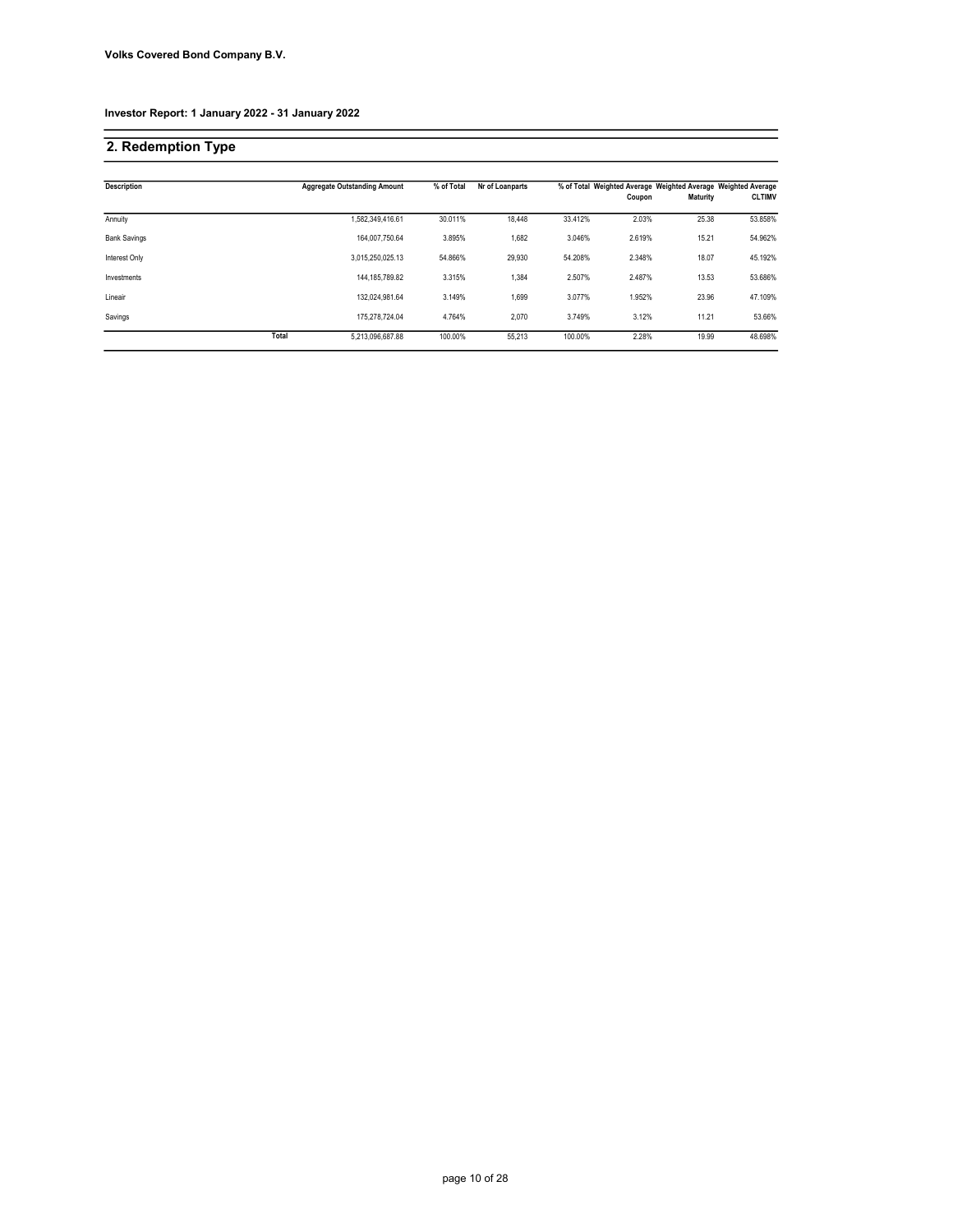# 3. Outstanding Loan Amount

| From $(>) -$ Until $(<=)$ |       | <b>Aggregate Outstanding Amount</b> | % of Total | Nr of Loans |         |        | % of Total Weighted Average Weighted Average Weighted Average |               |
|---------------------------|-------|-------------------------------------|------------|-------------|---------|--------|---------------------------------------------------------------|---------------|
|                           |       |                                     |            |             |         | Coupon | Maturity                                                      | <b>CLTIMV</b> |
| $= 25.000$                |       | 1,566,126.23                        | 0.03%      | 71          | 0.245%  | 2.393% | 13.54                                                         | 12.565%       |
| $25,000 - 50,000$         |       | 35,584,386.82                       | 0.683%     | 855         | 2.946%  | 2.318% | 16.15                                                         | 17.614%       |
| $50,000 - 75,000$         |       | 124,569,703.10                      | 2.39%      | 1,939       | 6.682%  | 2.361% | 16.88                                                         | 24.823%       |
| 75.000 - 100.000          |       | 279,015,681.04                      | 5.352%     | 3,118       | 10.745% | 2.392% | 17.51                                                         | 32.522%       |
| 100,000 - 150,000         |       | 953,994,986.69                      | 18.30%     | 7,548       | 26.011% | 2.341% | 18.67                                                         | 41.858%       |
| 150,000 - 200,000         |       | 1,121,978,733.04                    | 21.522%    | 6,436       | 22.179% | 2.287% | 19.78                                                         | 49.597%       |
| 200,000 - 250,000         |       | 877, 357, 673.81                    | 16.83%     | 3,929       | 13.539% | 2.296% | 20.12                                                         | 52.919%       |
| 250,000 - 300,000         |       | 598,850,789.42                      | 11.487%    | 2,187       | 7.536%  | 2.277% | 20.74                                                         | 53.488%       |
| 300,000 - 350,000         |       | 366,828,845.14                      | 7.037%     | 1,130       | 3.894%  | 2.206% | 21.76                                                         | 54.028%       |
| 350,000 - 400,000         |       | 282,573,441.63                      | 5.42%      | 755         | 2.602%  | 2.262% | 20.99                                                         | 53.643%       |
| 400,000 - 450,000         |       | 149,870,768.68                      | 2.875%     | 354         | 1.22%   | 2.169% | 22.48                                                         | 56.192%       |
| 450,000 - 500,000         |       | 100,060,008.21                      | 1.919%     | 211         | 0.727%  | 2.168% | 21.90                                                         | 55.468%       |
| 500,000 - 550,000         |       | 72,273,673.46                       | 1.386%     | 138         | 0.476%  | 2.167% | 22.29                                                         | 57.769%       |
| 550,000 - 600,000         |       | 59,390,972.09                       | 1.139%     | 103         | 0.355%  | 2.03%  | 22.74                                                         | 55.691%       |
| 600,000 - 650,000         |       | 42,142,975.97                       | 0.808%     | 67          | 0.231%  | 2.084% | 23.68                                                         | 59.478%       |
| 650,000 - 700,000         |       | 36,547,999.94                       | 0.701%     | 54          | 0.186%  | 2.077% | 22.12                                                         | 56.355%       |
| 700,000 - 750,000         |       | 24,636,326.18                       | 0.473%     | 34          | 0.117%  | 2.034% | 22.79                                                         | 54.596%       |
| 750,000 - 800,000         |       | 16,392,429.42                       | 0.314%     | 21          | 0.072%  | 2.248% | 19.34                                                         | 56.253%       |
| 800,000 - 850,000         |       | 9,988,980.43                        | 0.192%     | 12          | 0.041%  | 1.951% | 19.05                                                         | 47.041%       |
| 850,000 - 900,000         |       | 8,779,015.39                        | 0.168%     | $10$        | 0.034%  | 2.242% | 18.82                                                         | 59.286%       |
| 900,000 - 950,000         |       | 8.292.110.29                        | 0.159%     | 9           | 0.031%  | 2.006% | 20.67                                                         | 57.741%       |
| 950,000 - 1,000,000       |       | 9,852,936.73                        | 0.189%     | 10          | 0.034%  | 2.039% | 19.96                                                         | 48.061%       |
| > 1.000.000               |       | 32,548,124.17                       | 0.624%     | 28          | 0.096%  | 2.021% | 22.26                                                         | 55.503%       |
| Unknown                   |       |                                     |            |             |         |        |                                                               |               |
|                           | Total | 5,213,096,687.88                    | 100.00%    | 29,019      | 100.00% | 2.28%  | 19.99                                                         | 48.698%       |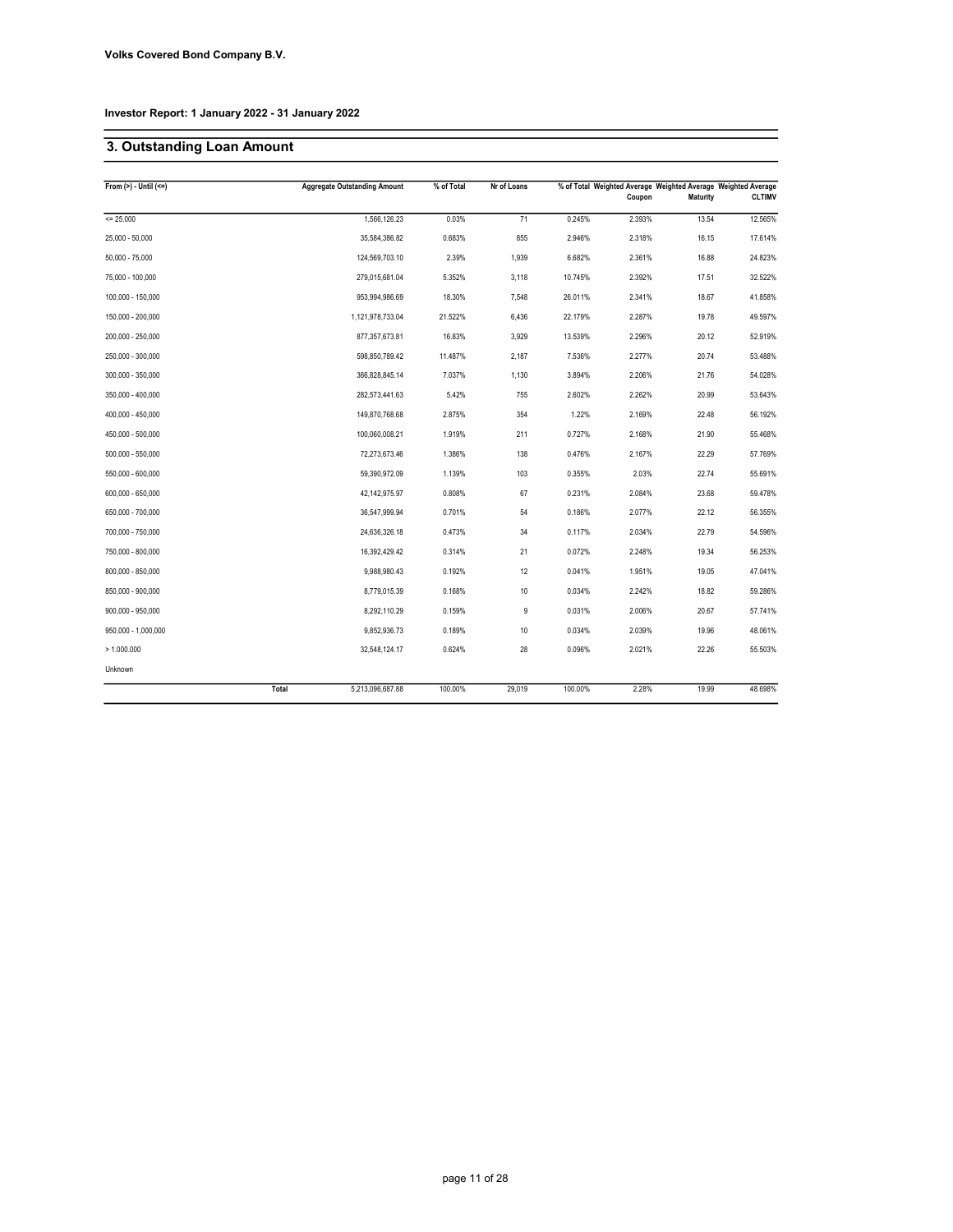# 4. Origination Year

| From $(>) -$ Until $(<=)$ |       | <b>Aggregate Outstanding Amount</b> | % of Total | Nr of Loanparts |         |        | % of Total Weighted Average Weighted Average Weighted Average |               |
|---------------------------|-------|-------------------------------------|------------|-----------------|---------|--------|---------------------------------------------------------------|---------------|
|                           |       |                                     |            |                 |         | Coupon | Maturity                                                      | <b>CLTIMV</b> |
| $= 1999$                  |       | 31,657,792.09                       | 0.607%     | 442             | 0.801%  | 2.389% | 11.66                                                         | 31.014%       |
| 1999 - 2000               |       | 76,479,696.06                       | 1.467%     | 950             | 1.721%  | 2.401% | 12.36                                                         | 34.144%       |
| 2000 - 2001               |       | 47,321,294.09                       | 0.908%     | 549             | 0.994%  | 2.312% | 13.10                                                         | 38.063%       |
| 2001 - 2002               |       | 89,911,237.26                       | 1.725%     | 956             | 1.731%  | 2.543% | 13.20                                                         | 41.562%       |
| 2002 - 2003               |       | 188,749,714.74                      | 3.621%     | 1,976           | 3.579%  | 2.501% | 11.89                                                         | 42.312%       |
| 2003 - 2004               |       | 223,178,521.69                      | 4.281%     | 2,450           | 4.437%  | 2.387% | 12.25                                                         | 44.044%       |
| 2004 - 2005               |       | 318,191,396.51                      | 6.104%     | 3,417           | 6.189%  | 2.433% | 13.14                                                         | 47.61%        |
| 2005 - 2006               |       | 404,104,487.34                      | 7.752%     | 3,869           | 7.007%  | 2.435% | 14.22                                                         | 46.606%       |
| 2006 - 2007               |       | 352,639,516.10                      | 6.764%     | 3,154           | 5.712%  | 2.685% | 15.11                                                         | 46.46%        |
| 2007 - 2008               |       | 274,997,006.01                      | 5.275%     | 2,558           | 4.633%  | 2.69%  | 15.98                                                         | 50.754%       |
| 2008 - 2009               |       | 307,964,346.70                      | 5.908%     | 2,895           | 5.243%  | 2.399% | 16.93                                                         | 47.096%       |
| 2009 - 2010               |       | 182,017,232.57                      | 3.492%     | 1,876           | 3.398%  | 2.265% | 17.41                                                         | 49.589%       |
| 2010 - 2011               |       | 88,689,826.16                       | 1.701%     | 952             | 1.724%  | 2.214% | 17.95                                                         | 48.452%       |
| 2011 - 2012               |       | 37,430,332.68                       | 0.718%     | 457             | 0.828%  | 3.159% | 17.37                                                         | 48.615%       |
| 2012 - 2013               |       | 47,916,414.37                       | 0.919%     | 569             | 1.031%  | 2.84%  | 16.97                                                         | 44.522%       |
| 2013 - 2014               |       | 82.881.584.69                       | 1.59%      | 1,040           | 1.884%  | 3.078% | 21.11                                                         | 37.973%       |
| 2014 - 2015               |       | 194,770,749.47                      | 3.736%     | 2,286           | 4.14%   | 2.625% | 22.77                                                         | 41.611%       |
| 2015 - 2016               |       | 288,414,189.84                      | 5.532%     | 3,367           | 6.098%  | 2.301% | 23.83                                                         | 42.935%       |
| 2016 >                    |       | 1,975,781,349.51                    | 37.90%     | 21,450          | 38.85%  | 1.927% | 26.31                                                         | 54.248%       |
| Unknown                   |       |                                     |            |                 |         |        |                                                               |               |
|                           | Total | 5,213,096,687.88                    | 100.00%    | 55,213          | 100.00% | 2.28%  | 19.99                                                         | 48.698%       |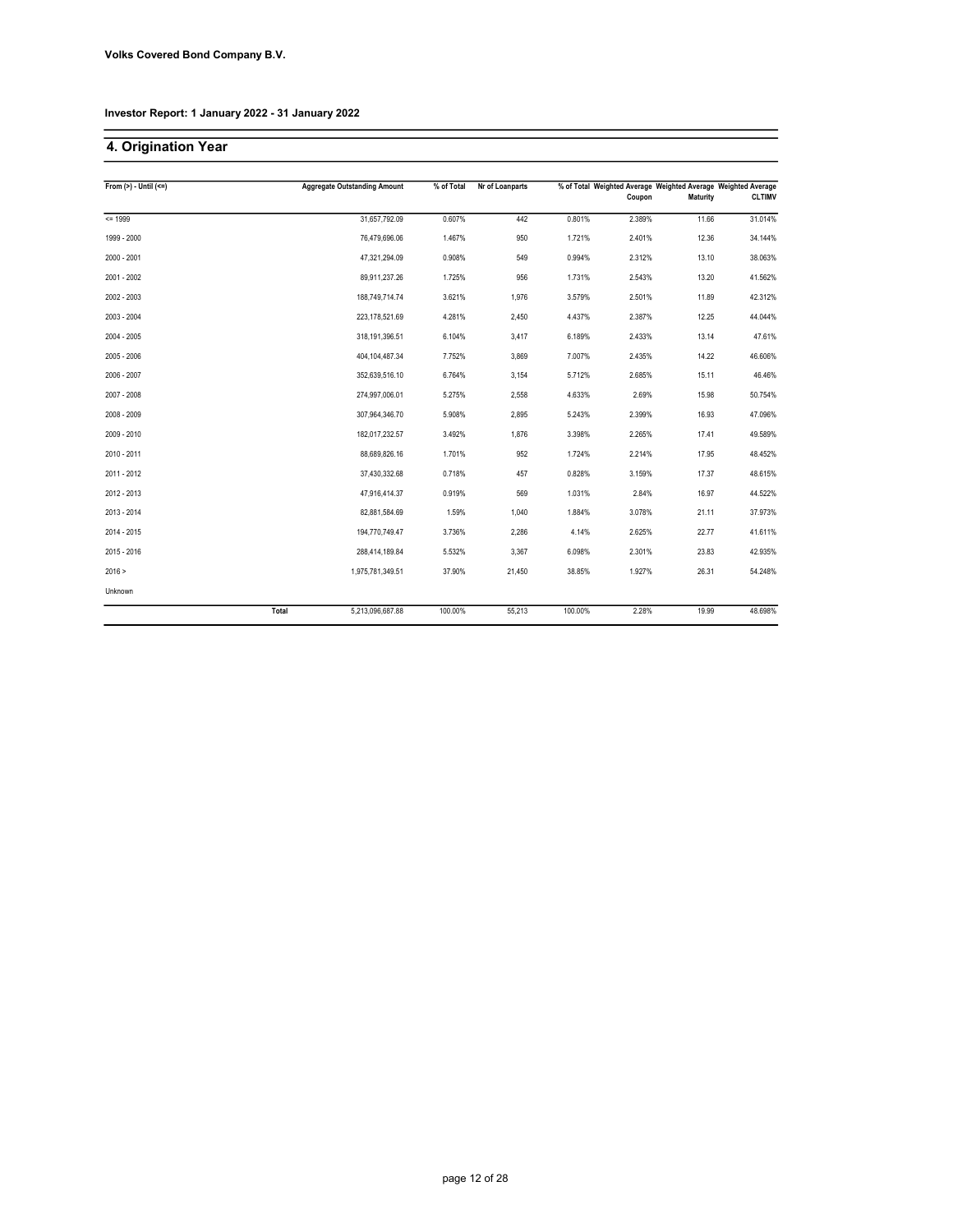# 5. Seasoning

| From $(>) -$ Until $(<=)$ | <b>Aggregate Outstanding Amount</b> | % of Total | Nr of Loanparts |         |        |                 | % of Total Weighted Average Weighted Average Weighted Average |
|---------------------------|-------------------------------------|------------|-----------------|---------|--------|-----------------|---------------------------------------------------------------|
|                           |                                     |            |                 |         | Coupon | <b>Maturity</b> | <b>CLTIMV</b>                                                 |
| 1 Year                    | 186,649,722.72                      | 3.58%      | 1,963           | 3.555%  | 1.507% | 28.61           | 65.541%                                                       |
| 1 Year - 2 Years          | 328,335,000.74                      | 6.298%     | 3,436           | 6.223%  | 1.662% | 27.65           | 62.235%                                                       |
| 2 Years - 3 Years         | 418,708,553.54                      | 8.032%     | 4,431           | 8.025%  | 1.958% | 26.61           | 57.472%                                                       |
| 3 Years - 4 Years         | 531,307,832.28                      | 10.192%    | 5,721           | 10.362% | 2.088% | 25.75           | 51.488%                                                       |
| 4 Years - 5 Years         | 476,056,523.63                      | 9.132%     | 5,510           | 9.98%   | 2.064% | 24.95           | 45.328%                                                       |
| 5 Years - 6 Years         | 303,866,657.77                      | 5.829%     | 3,538           | 6.408%  | 2.247% | 23.92           | 42.924%                                                       |
| 6 Years - 7 Years         | 207,506,081.99                      | 3.98%      | 2,421           | 4.385%  | 2.604% | 22.87           | 42.013%                                                       |
| 7 Years - 8 Years         | 86,898,501.29                       | 1.667%     | 1,086           | 1.967%  | 3.067% | 21.18           | 37.985%                                                       |
| 8 Years - 9 Years         | 44,870,683.77                       | 0.861%     | 539             | 0.976%  | 2.91%  | 17.43           | 43.751%                                                       |
| 9 Years - 10 Years        | 38,092,676.13                       | 0.731%     | 476             | 0.862%  | 3.046% | 17.08           | 48.17%                                                        |
| 10 Years - 11 Years       | 85,025,229.68                       | 1.631%     | 914             | 1.655%  | 2.286% | 17.82           | 48.307%                                                       |
| 11 Years - 12 Years       | 170,857,710.57                      | 3.277%     | 1,777           | 3.218%  | 2.254% | 17.51           | 49.729%                                                       |
| 12 Years - 13 Years       | 314,427,088.25                      | 6.031%     | 2,948           | 5.339%  | 2.382% | 16.97           | 47.241%                                                       |
| 13 Years - 14 Years       | 275,995,635.31                      | 5.294%     | 2,574           | 4.662%  | 2.696% | 16.01           | 50.639%                                                       |
| 14 Years - 15 Years       | 344,373,127.50                      | 6.606%     | 3,065           | 5.551%  | 2.691% | 15.15           | 46.467%                                                       |
| 15 Years - 16 Years       | 400,786,154.92                      | 7.688%     | 3,845           | 6.964%  | 2.434% | 14.29           | 46.637%                                                       |
| 16 Years - 17 Years       | 329, 183, 175.79                    | 6.315%     | 3,501           | 6.341%  | 2.439% | 13.20           | 47.781%                                                       |
| 17 Years - 18 Years       | 227,242,057.90                      | 4.359%     | 2,496           | 4.521%  | 2.377% | 12.29           | 43.856%                                                       |
| 18 Years - 19 Years       | 187,746,049.45                      | 3.601%     | 1,971           | 3.57%   | 2.513% | 11.93           | 42.518%                                                       |
| 19 Years - 20 Years       | 96,294,638.57                       | 1.847%     | 1,022           | 1.851%  | 2.515% | 13.04           | 41.748%                                                       |
| 20 Years - 21 Years       | 48,758,123.18                       | 0.935%     | 569             | 1.031%  | 2.371% | 12.68           | 37.96%                                                        |
| 21 Years - 22 Years       | 72,667,700.07                       | 1.394%     | 892             | 1.616%  | 2.384% | 12.47           | 34.59%                                                        |
| 22 Years - 23 Years       | 36,620,000.76                       | 0.702%     | 507             | 0.918%  | 2.398% | 11.62           | 30.958%                                                       |
| 23 Years - 24 Years       | 827,762.07                          | 0.016%     | 11              | 0.02%   | 3.012% | 25.52           | 22.799%                                                       |
| 24 Years - 25 Years       |                                     |            |                 |         |        |                 |                                                               |
| 25 Years - 26 Years       |                                     |            |                 |         |        |                 |                                                               |
| 26 Years - 27 Years       |                                     |            |                 |         |        |                 |                                                               |
| 27 Years - 28 Years       |                                     |            |                 |         |        |                 |                                                               |
| 28 Years - 29 Years       |                                     |            |                 |         |        |                 |                                                               |
| 29 Years - 30 Years       |                                     |            |                 |         |        |                 |                                                               |
| 30 Years >                |                                     |            |                 |         |        |                 |                                                               |
| Unknown                   |                                     |            |                 |         |        |                 |                                                               |
|                           | Total<br>5,213,096,687.88           | 100.00%    | 55,213          | 100.00% | 2.28%  | 19.99           | 48.698%                                                       |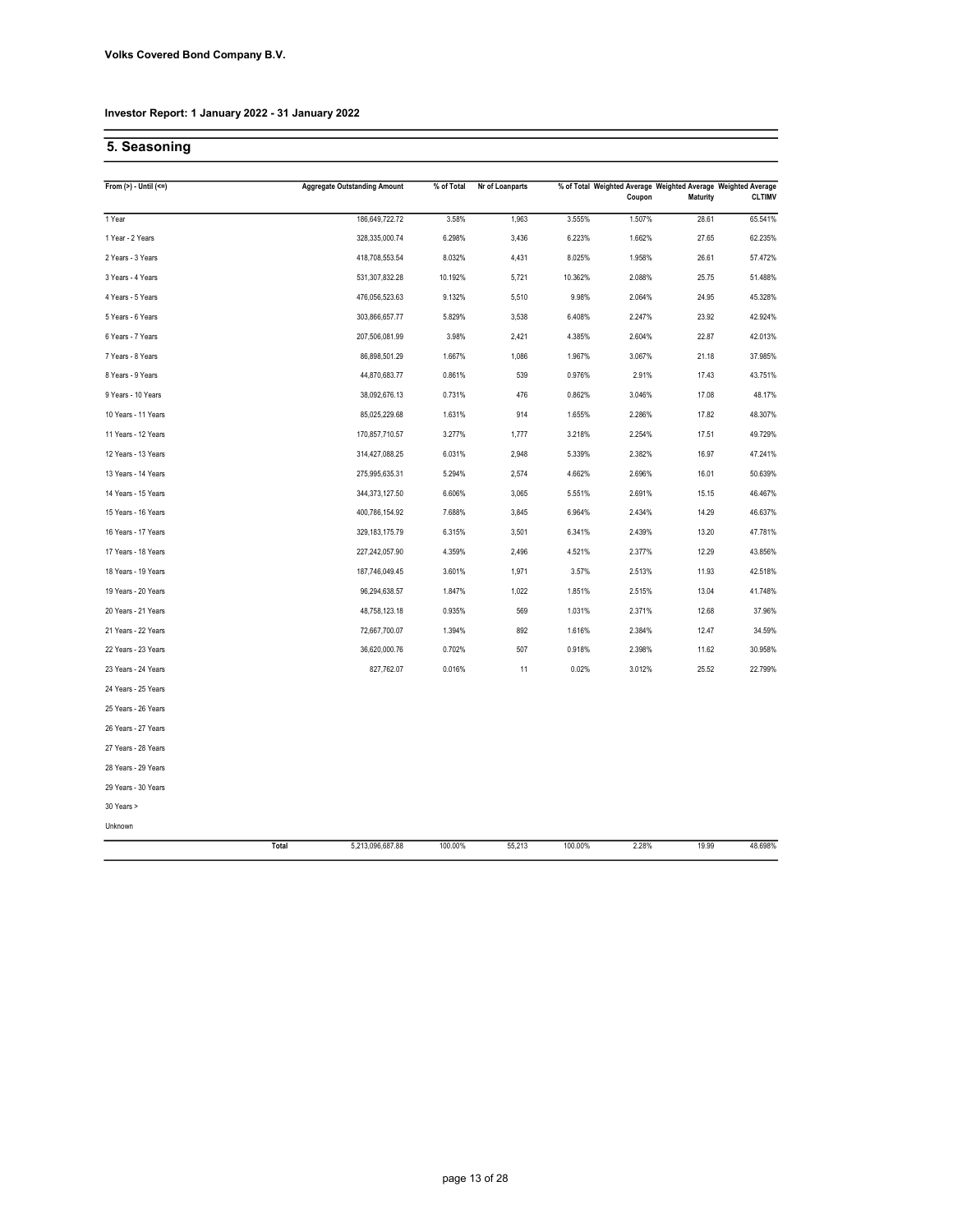# 6. Legal Maturity

| From $(>) -$ Until $(<=)$ |       | <b>Aggregate Outstanding Amount</b> | % of Total | Nr of Loanparts |         | % of Total Weighted Average Weighted Average Weighted Average<br>Coupon | <b>Maturity</b> | <b>CLTIMV</b> |
|---------------------------|-------|-------------------------------------|------------|-----------------|---------|-------------------------------------------------------------------------|-----------------|---------------|
| 2012                      |       |                                     |            |                 |         |                                                                         |                 |               |
| 2012 - 2015               |       |                                     |            |                 |         |                                                                         |                 |               |
| 2015 - 2020               |       |                                     |            |                 |         |                                                                         |                 |               |
| 2020 - 2025               |       | 26,146,890.21                       | 0.502%     | 543             | 0.983%  | 2.582%                                                                  | 2.44            | 43.744%       |
| 2025 - 2030               |       | 180, 152, 371.67                    | 3.456%     | 2,557           | 4.631%  | 2.513%                                                                  | 7.38            | 40.226%       |
| 2030 - 2035               |       | 886,737,256.32                      | 17.01%     | 9,796           | 17.742% | 2.458%                                                                  | 12.00           | 44.98%        |
| 2035 - 2040               |       | 1,515,194,349.19                    | 29.065%    | 14,248          | 25.806% | 2.498%                                                                  | 16.05           | 47.469%       |
| 2040 - 2045               |       | 456,429,302.36                      | 8.755%     | 5,060           | 9.165%  | 2.515%                                                                  | 22.03           | 44.467%       |
| 2045 - 2050               |       | 1,926,267,792.35                    | 36.951%    | 20,755          | 37.591% | 2.026%                                                                  | 26.33           | 51.579%       |
| 2050 - 2055               |       | 210,236,861.43                      | 4.033%     | 2,147           | 3.889%  | 1.538%                                                                  | 29.34           | 64.347%       |
| 2055 - 2060               |       |                                     |            |                 |         |                                                                         |                 |               |
| 2060 - 2065               |       |                                     |            |                 |         |                                                                         |                 |               |
| 2065 - 2070               |       | 74,000.00                           | 0.001%     | $\mathbf{1}$    | 0.002%  | 2.91%                                                                   | 47.67           | 59.427%       |
| 2070 - 2075               |       |                                     |            |                 |         |                                                                         |                 |               |
| 2075 - 2080               |       |                                     |            |                 |         |                                                                         |                 |               |
| 2080 - 2085               |       |                                     |            |                 |         |                                                                         |                 |               |
| 2085 - 2090               |       |                                     |            |                 |         |                                                                         |                 |               |
| 2090 - 2095               |       |                                     |            |                 |         |                                                                         |                 |               |
| 2095 - 2100               |       | 11,857,864.35                       | 0.227%     | 106             | 0.192%  | 2.299%                                                                  | 76.92           | 40.732%       |
| 2100 >                    |       |                                     |            |                 |         |                                                                         |                 |               |
| Unknown                   |       |                                     |            |                 |         |                                                                         |                 |               |
|                           | Total | 5,213,096,687.88                    | 100.00%    | 55,213          | 100.00% | 2.28%                                                                   | 19.99           | 48.698%       |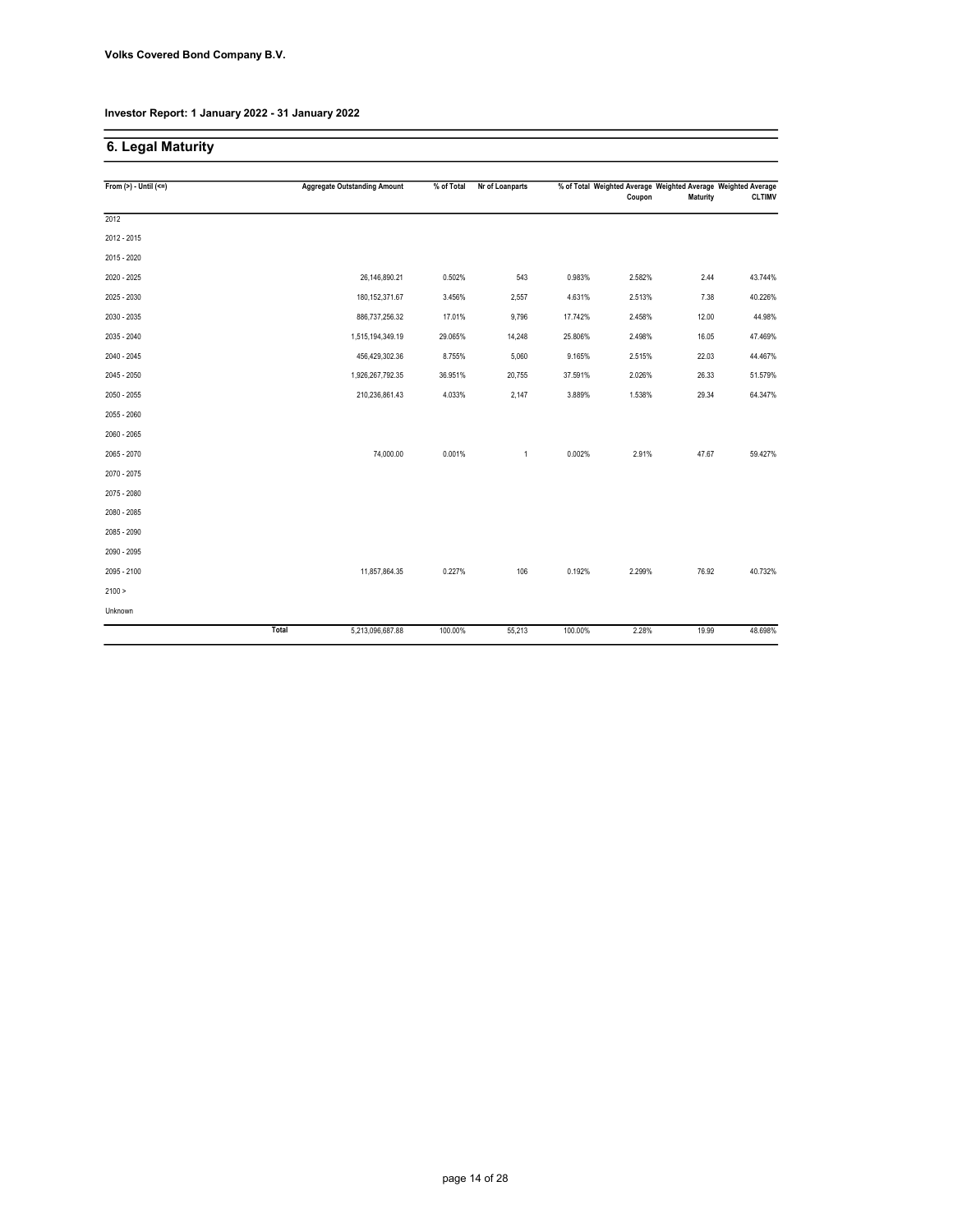# 7. Remaining Tenor

| From $(>=) -$ Until $($ | <b>Aggregate Outstanding Amount</b> | % of Total | Nr of Loanparts |         | % of Total Weighted Average Weighted Average Weighted Average |                 |               |  |
|-------------------------|-------------------------------------|------------|-----------------|---------|---------------------------------------------------------------|-----------------|---------------|--|
|                         |                                     |            |                 |         | Coupon                                                        | <b>Maturity</b> | <b>CLTIMV</b> |  |
| $< 0$ Year              |                                     |            |                 |         |                                                               |                 |               |  |
| 0 Year - 1 Year         | 2,919,931.96                        | 0.056%     | 76              | 0.138%  | 2.224%                                                        | 0.50            | 44.094%       |  |
| 1 Year - 2 Years        | 4,779,378.74                        | 0.092%     | 112             | 0.203%  | 2.845%                                                        | 1.33            | 46.999%       |  |
| 2 Years - 3 Years       | 6,768,974.84                        | 0.13%      | 137             | 0.248%  | 2.644%                                                        | 2.45            | 43.026%       |  |
| 3 Years - 4 Years       | 11,678,604.67                       | 0.224%     | 218             | 0.395%  | 2.528%                                                        | 3.39            | 42.741%       |  |
| 4 Years - 5 Years       | 12,832,869.75                       | 0.246%     | 227             | 0.411%  | 2.84%                                                         | 4.40            | 43.145%       |  |
| 5 Years - 6 Years       | 16,039,477.70                       | 0.308%     | 265             | 0.48%   | 2.711%                                                        | 5.37            | 45.644%       |  |
| 6 Years - 7 Years       | 19,900,583.28                       | 0.382%     | 308             | 0.558%  | 2.783%                                                        | 6.41            | 44.875%       |  |
| 7 Years - 8 Years       | 43,037,693.17                       | 0.826%     | 638             | 1.156%  | 2.449%                                                        | 7.44            | 39.838%       |  |
| 8 Years - 9 Years       | 88, 341, 747. 77                    | 1.695%     | 1,119           | 2.027%  | 2.401%                                                        | 8.37            | 37.96%        |  |
| 9 Years - 10 Years      | 84, 138, 729. 34                    | 1.614%     | 1,075           | 1.947%  | 2.401%                                                        | 9.38            | 42.204%       |  |
| 10 Years - 11 Years     | 99,275,568.73                       | 1.904%     | 1,131           | 2.048%  | 2.602%                                                        | 10.41           | 44.091%       |  |
| 11 Years - 12 Years     | 194,369,549.90                      | 3.728%     | 2,043           | 3.70%   | 2.515%                                                        | 11.39           | 43.434%       |  |
| 12 Years - 13 Years     | 212,775,578.58                      | 4.082%     | 2,356           | 4.267%  | 2.429%                                                        | 12.41           | 44.396%       |  |
| 13 Years - 14 Years     | 296, 177, 829. 77                   | 5.681%     | 3,191           | 5.779%  | 2.407%                                                        | 13.40           | 47.502%       |  |
| 14 Years - 15 Years     | 410,572,494.53                      | 7.876%     | 3,940           | 7.136%  | 2.453%                                                        | 14.37           | 46.65%        |  |
| 15 Years - 16 Years     | 355,563,748.37                      | 6.821%     | 3,213           | 5.819%  | 2.623%                                                        | 15.38           | 46.304%       |  |
| 16 Years - 17 Years     | 268,330,077.34                      | 5.147%     | 2,487           | 4.504%  | 2.635%                                                        | 16.41           | 50.503%       |  |
| 17 Years - 18 Years     | 288,196,357.93                      | 5.528%     | 2,699           | 4.888%  | 2.422%                                                        | 17.44           | 46.335%       |  |
| 18 Years - 19 Years     | 192,531,671.02                      | 3.693%     | 1,909           | 3.458%  | 2.284%                                                        | 18.31           | 48.833%       |  |
| 19 Years - 20 Years     | 87,329,779.54                       | 1.675%     | 933             | 1.69%   | 2.193%                                                        | 19.29           | 47.873%       |  |
| 20 Years - 21 Years     | 35, 181, 028.97                     | 0.675%     | 400             | 0.724%  | 2.746%                                                        | 20.27           | 46.508%       |  |
| 21 Years - 22 Years     | 39,533,257.05                       | 0.758%     | 451             | 0.817%  | 2.511%                                                        | 21.42           | 44.302%       |  |
| 22 Years - 23 Years     | 90,941,756.56                       | 1.744%     | 1,021           | 1.849%  | 2.739%                                                        | 22.44           | 42.87%        |  |
| 23 Years - 24 Years     | 203,443,480.24                      | 3.903%     | 2,255           | 4.084%  | 2.515%                                                        | 23.44           | 43.398%       |  |
| 24 Years - 25 Years     | 286,649,131.48                      | 5.499%     | 3,266           | 5.915%  | 2.31%                                                         | 24.39           | 44.625%       |  |
| 25 Years - 26 Years     | 451,429,682.97                      | 8.66%      | 5,069           | 9.181%  | 2.035%                                                        | 25.37           | 45.918%       |  |
| 26 Years - 27 Years     | 502,547,666.94                      | 9.64%      | 5,362           | 9.711%  | 2.064%                                                        | 26.34           | 50.528%       |  |
| 27 Years - 28 Years     | 382,753,506.73                      | 7.342%     | 3,950           | 7.154%  | 2.025%                                                        | 27.33           | 57.111%       |  |
| 28 Years - 29 Years     | 302,887,804.23                      | 5.81%      | 3,108           | 5.629%  | 1.683%                                                        | 28.31           | 61.349%       |  |
| 29 Years - 30 Years     | 199,060,346.59                      | 3.818%     | 1,982           | 3.59%   | 1.53%                                                         | 29.30           | 64.917%       |  |
| 30 Years >=             | 23,108,379.19                       | 0.443%     | 272             | 0.493%  | 2.006%                                                        | 54.12           | 47.298%       |  |
| Unknown                 |                                     |            |                 |         |                                                               |                 |               |  |
|                         | Total<br>5,213,096,687.88           | 100.00%    | 55,213          | 100.00% | 2.28%                                                         | 19.99           | 48.698%       |  |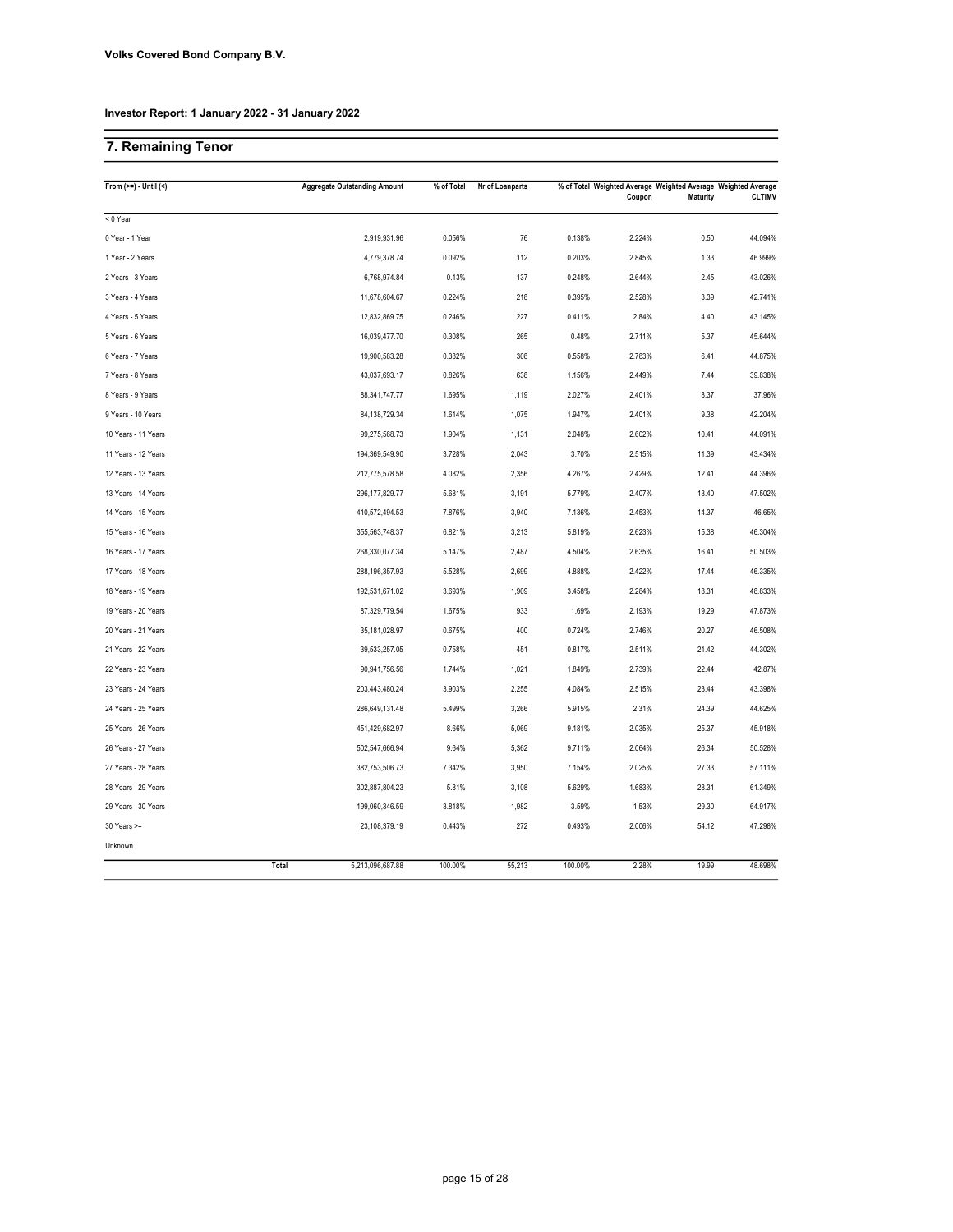# 8. Current Loan To Original Market Value

| From $(>) -$ Until $(<=)$ |       | <b>Aggregate Outstanding Amount</b> | % of Total | Nr of Loanparts |         | % of Total Weighted Average Weighted Average Weighted Average |          |               |
|---------------------------|-------|-------------------------------------|------------|-----------------|---------|---------------------------------------------------------------|----------|---------------|
|                           |       |                                     |            |                 |         | Coupon                                                        | Maturity | <b>CLTIMV</b> |
| <b>NHG</b>                |       | 1,153,825,911.72                    | 22.133%    | 14,055          | 25.456% | 2.155%                                                        | 21.93    | 53.304%       |
| $= 10%$                   |       | 176,983.88                          | 0.003%     | 9               | 0.016%  | 2.313%                                                        | 17.15    | 4.831%        |
| 10% - 20%                 |       | 19,522,414.94                       | 0.374%     | 414             | 0.75%   | 2.366%                                                        | 15.80    | 14.334%       |
| 20% - 30%                 |       | 128,185,412.90                      | 2.459%     | 2,081           | 3.769%  | 2.31%                                                         | 16.24    | 19.239%       |
| $30\% - 40\%$             |       | 249,371,046.33                      | 4.784%     | 3,250           | 5.886%  | 2.279%                                                        | 18.20    | 25.643%       |
| 40% - 50%                 |       | 479,152,556.07                      | 9.191%     | 5,425           | 9.826%  | 2.205%                                                        | 19.48    | 33.258%       |
| 50% - 60%                 |       | 703,091,508.65                      | 13.487%    | 7,192           | 13.026% | 2.222%                                                        | 19.06    | 39.984%       |
| 60% - 70%                 |       | 894,226,008.82                      | 17.153%    | 7,997           | 14.484% | 2.304%                                                        | 18.89    | 46.108%       |
| 70% - 80%                 |       | 533,164,590.08                      | 10.227%    | 5,200           | 9.418%  | 2.237%                                                        | 21.06    | 55.678%       |
| 80% - 90%                 |       | 496,493,552.61                      | 9.524%     | 4,558           | 8.255%  | 2.381%                                                        | 20.54    | 61.713%       |
| 90% - 100%                |       | 384, 388, 776. 71                   | 7.374%     | 3,441           | 6.232%  | 2.433%                                                        | 22.07    | 68.096%       |
| 100% - 110%               |       | 162,679,102.48                      | 3.121%     | 1,499           | 2.715%  | 2.908%                                                        | 14.31    | 66.685%       |
| 110% - 120%               |       | 8,818,822.69                        | 0.169%     | 92              | 0.167%  | 2.924%                                                        | 13.82    | 67.289%       |
| 120% - 130%               |       |                                     |            |                 |         |                                                               |          |               |
| 130% - 140%               |       |                                     |            |                 |         |                                                               |          |               |
| 140% - 150%               |       |                                     |            |                 |         |                                                               |          |               |
| $150\% >$                 |       |                                     |            |                 |         |                                                               |          |               |
| Unknown                   |       |                                     |            |                 |         |                                                               |          |               |
|                           | Total | 5,213,096,687.88                    | 100.00%    | 55,213          | 100.00% | 2.28%                                                         | 19.99    | 48.698%       |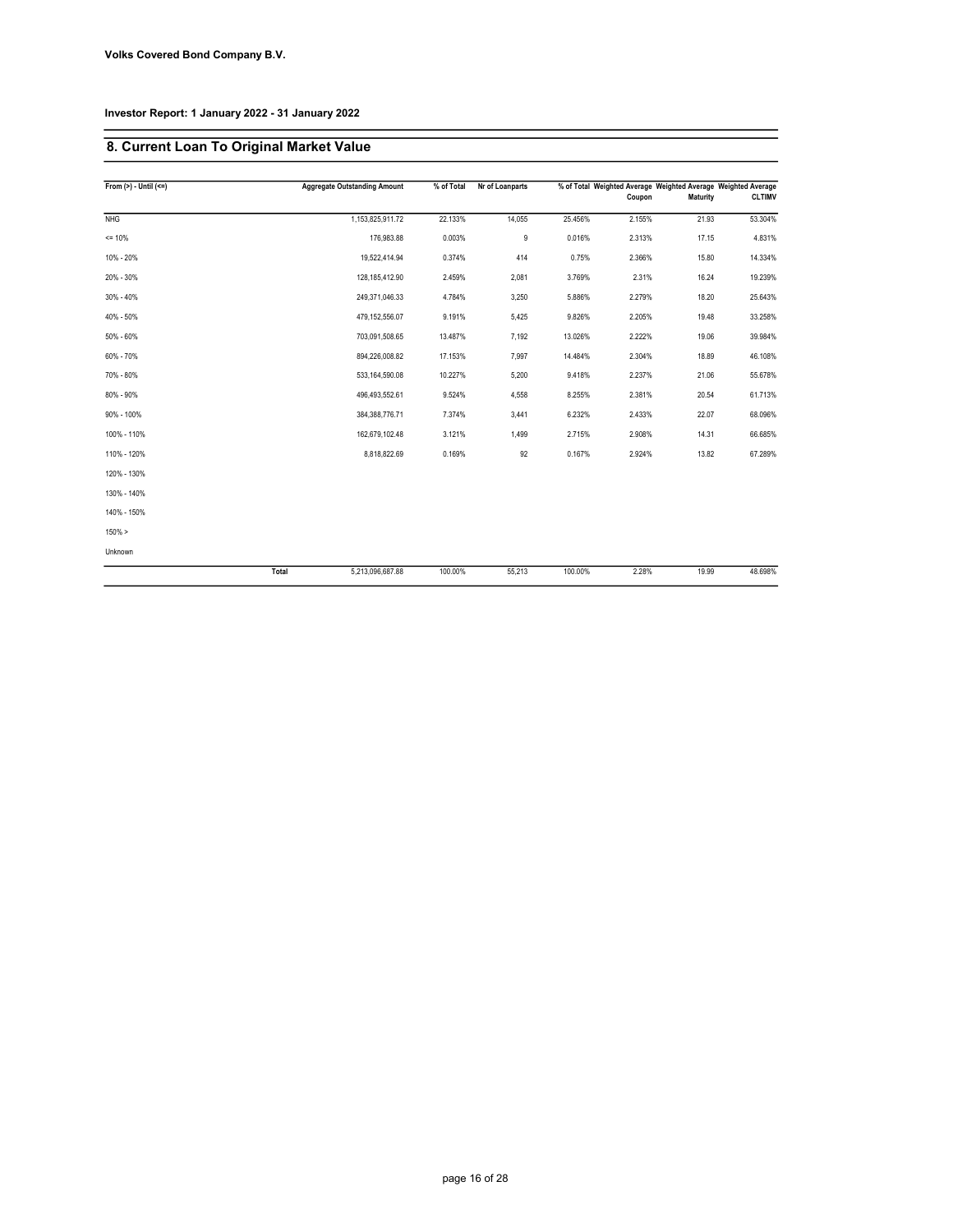# 9. Current Loan To Indexed Market Value

| From $(>) -$ Until $(<=)$ |       | <b>Aggregate Outstanding Amount</b> | % of Total | Nr of Loanparts |         | % of Total Weighted Average Weighted Average Weighted Average |                 |               |
|---------------------------|-------|-------------------------------------|------------|-----------------|---------|---------------------------------------------------------------|-----------------|---------------|
|                           |       |                                     |            |                 |         | Coupon                                                        | <b>Maturity</b> | <b>CLTIMV</b> |
| <b>NHG</b>                |       | 1,153,825,911.72                    | 22.133%    | 14,055          | 25.456% | 2.155%                                                        | 21.93           | 53.304%       |
| $= 10%$                   |       | 4,178,394.88                        | 0.08%      | 104             | 0.188%  | 2.335%                                                        | 14.50           | 8.83%         |
| 10% - 20%                 |       | 142,008,539.72                      | 2.724%     | 2,356           | 4.267%  | 2.228%                                                        | 16.70           | 16.377%       |
| 20% - 30%                 |       | 393,888,921.26                      | 7.556%     | 4,865           | 8.811%  | 2.271%                                                        | 17.86           | 25.74%        |
| $30\% - 40\%$             |       | 836,998,085.92                      | 16.056%    | 8,642           | 15.652% | 2.278%                                                        | 18.35           | 35.418%       |
| 40% - 50%                 |       | 991,786,646.10                      | 19.025%    | 9,341           | 16.918% | 2.292%                                                        | 19.11           | 44.815%       |
| 50% - 60%                 |       | 743,672,260.83                      | 14.265%    | 7,144           | 12.939% | 2.313%                                                        | 20.44           | 54.964%       |
| 60% - 70%                 |       | 612,413,629.86                      | 11.748%    | 5,703           | 10.329% | 2.419%                                                        | 20.77           | 64.673%       |
| 70% - 80%                 |       | 284,098,262.50                      | 5.45%      | 2,636           | 4.774%  | 2.434%                                                        | 21.12           | 74.062%       |
| 80% - 90%                 |       | 45,353,970.49                       | 0.87%      | 331             | 0.599%  | 2.145%                                                        | 24.02           | 83.511%       |
| 90% - 100%                |       | 4,872,064.60                        | 0.093%     | 36              | 0.065%  | 1.757%                                                        | 27.75           | 94.415%       |
| 100% - 110%               |       |                                     |            |                 |         |                                                               |                 |               |
| 110% - 120%               |       |                                     |            |                 |         |                                                               |                 |               |
| 120% - 130%               |       |                                     |            |                 |         |                                                               |                 |               |
| 130% - 140%               |       |                                     |            |                 |         |                                                               |                 |               |
| 140% - 150%               |       |                                     |            |                 |         |                                                               |                 |               |
| $150\% >$                 |       |                                     |            |                 |         |                                                               |                 |               |
| Unknown                   |       |                                     |            |                 |         |                                                               |                 |               |
|                           | Total | 5,213,096,687.88                    | 100.00%    | 55,213          | 100.00% | 2.28%                                                         | 19.99           | 48.698%       |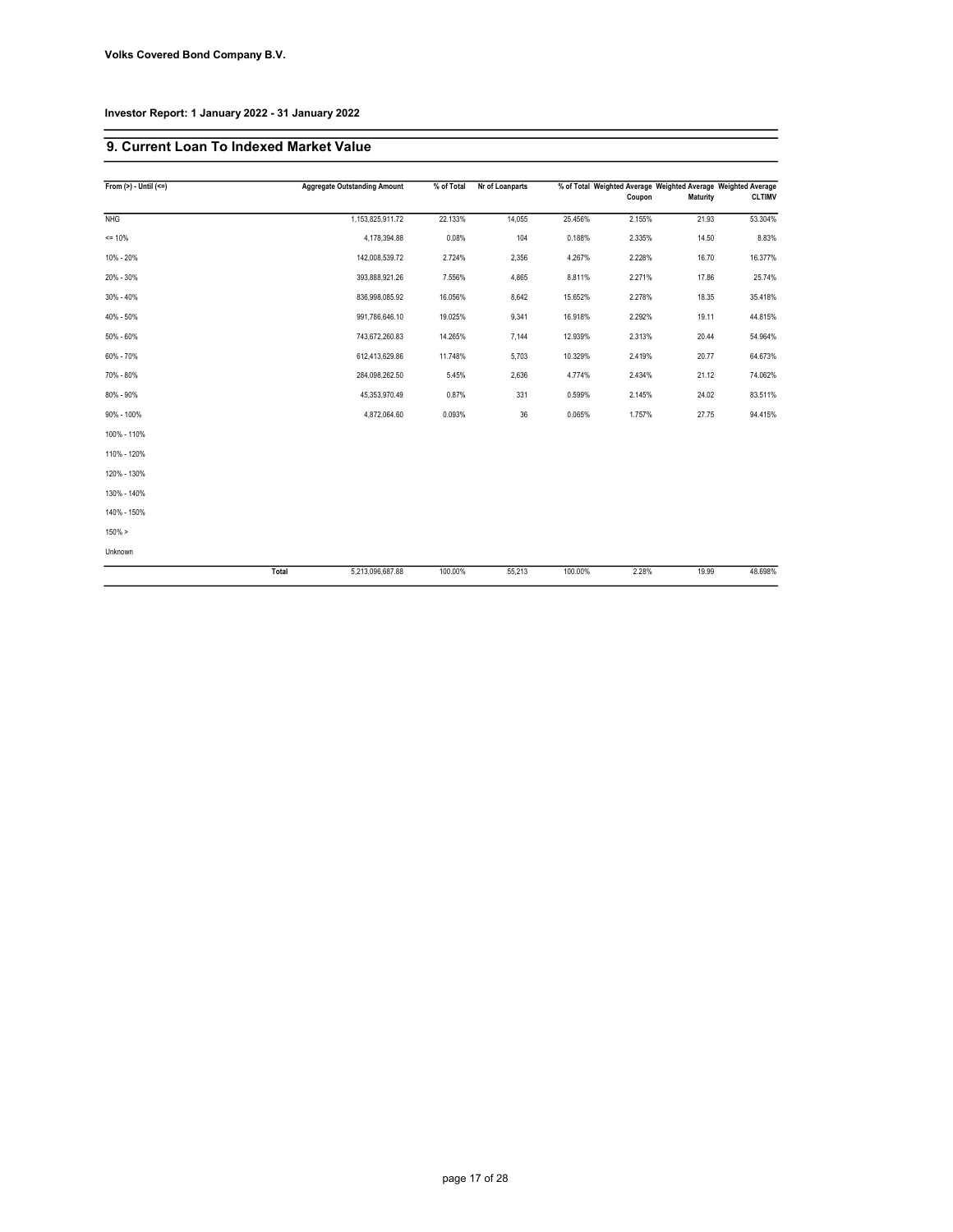# 10. Loanpart Coupon (interest rate bucket)

| From $(>)$ - Until $(<=)$ |       | <b>Aggregate Outstanding Amount</b> | % of Total | Nr of Loanparts |         |        |          | % of Total Weighted Average Weighted Average Weigthed Average |
|---------------------------|-------|-------------------------------------|------------|-----------------|---------|--------|----------|---------------------------------------------------------------|
|                           |       |                                     |            |                 |         | Coupon | Maturity | <b>CLTIMV</b>                                                 |
| $= 0.5%$                  |       | 688.900.00                          | 0.013%     | 8               | 0.014%  | 0.248% | 13.73    | 35.013%                                                       |
| $0.5\% - 1.0\%$           |       | 27,297,389.12                       | 0.524%     | 368             | 0.667%  | 0.934% | 22.89    | 56.621%                                                       |
| $1.0\% - 1.5\%$           |       | 513,576,246.81                      | 9.852%     | 5,739           | 10.394% | 1.323% | 20.57    | 47.99%                                                        |
| $1.5\% - 2.0\%$           |       | 1,884,977,352.58                    | 36.158%    | 20,163          | 36.519% | 1.792% | 22.05    | 48.607%                                                       |
| $2.0\% - 2.5\%$           |       | 1,156,352,824.35                    | 22.182%    | 11,898          | 21.549% | 2.243% | 19.81    | 49.996%                                                       |
| $2.5\% - 3.0\%$           |       | 911,840,072.96                      | 17.491%    | 9,404           | 17.032% | 2.77%  | 18.42    | 46.808%                                                       |
| $3.0\% - 3.5\%$           |       | 378,186,899.12                      | 7.255%     | 3,838           | 6.951%  | 3.209% | 17.19    | 50.227%                                                       |
| $3.5\% - 4.0\%$           |       | 169,722,921.80                      | 3.256%     | 1.773           | 3.211%  | 3.745% | 16.62    | 49.689%                                                       |
| $4.0\% - 4.5\%$           |       | 54,040,030.83                       | 1.037%     | 621             | 1.125%  | 4.24%  | 15.37    | 46.895%                                                       |
| $4.5\% - 5.0\%$           |       | 53,240,488.98                       | 1.021%     | 649             | 1.175%  | 4.769% | 14.03    | 47.582%                                                       |
| $5.0\% - 5.5\%$           |       | 33,823,368.82                       | 0.649%     | 378             | 0.685%  | 5.265% | 13.75    | 48.69%                                                        |
| $5.5\% - 6.0\%$           |       | 20.419.831.60                       | 0.392%     | 253             | 0.458%  | 5.743% | 13.34    | 47.245%                                                       |
| $6.0\% - 6.5\%$           |       | 6,890,996.83                        | 0.132%     | 94              | 0.17%   | 6.266% | 12.62    | 48.345%                                                       |
| $6.5\% - 7.0\%$           |       | 1,461,293.51                        | 0.028%     | 20              | 0.036%  | 6.709% | 10.42    | 46.63%                                                        |
| $7.0\% >$                 |       | 578.070.57                          | 0.011%     | $\overline{7}$  | 0.013%  | 7.564% | 4.68     | 41.976%                                                       |
| Unknown                   |       |                                     |            |                 |         |        |          |                                                               |
|                           | Total | 5,213,096,687.88                    | 100.00%    | 55,213          | 100.00% | 2.28%  | 19.99    | 48.698%                                                       |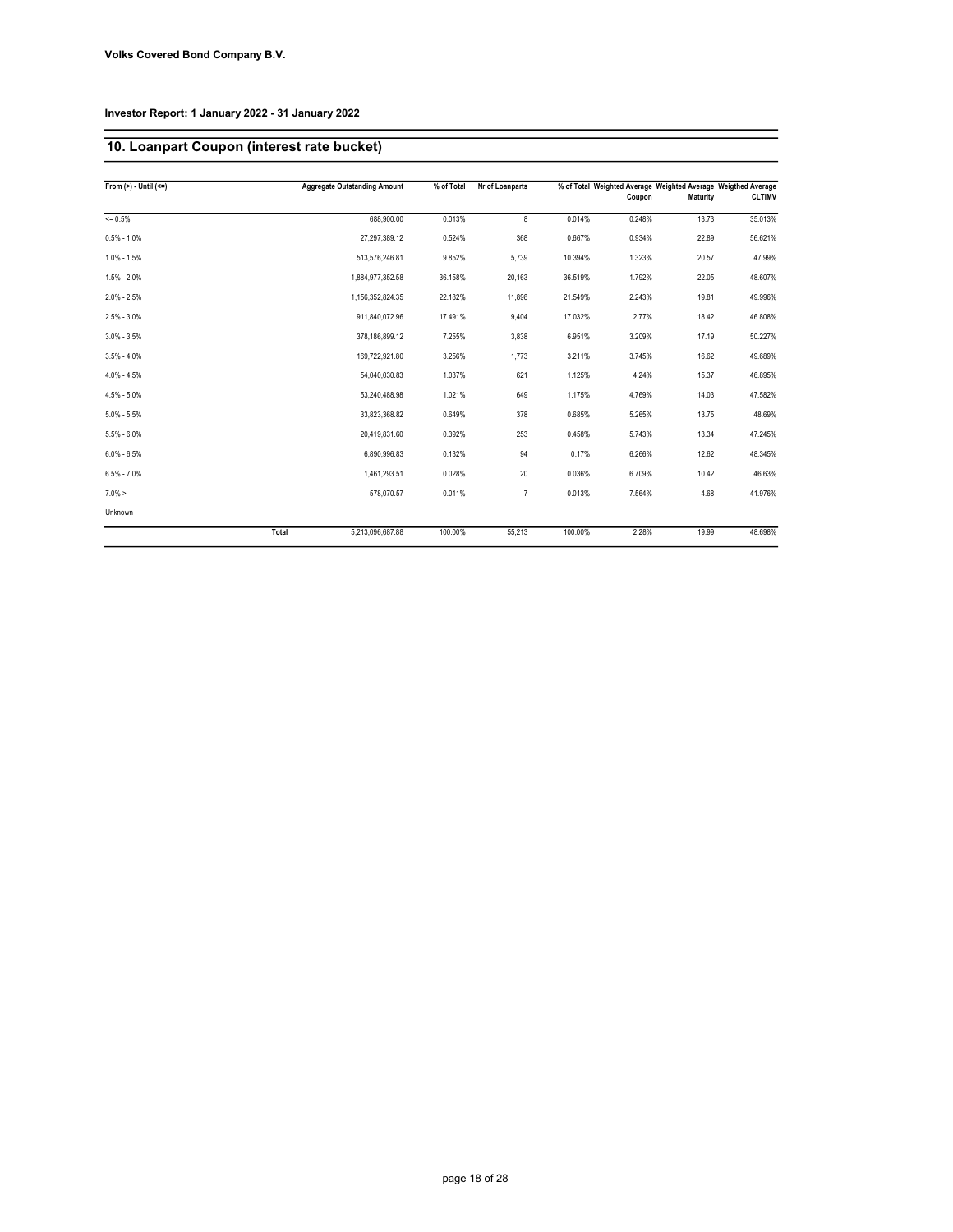# 11. Remaining Interest Rate Fixed Period

|                    | <b>Aggregate Outstanding Amount</b> | % of Total | Nr of Loanparts |         |        |                 | % of Total Weighted Average Weighted Average Weigthed Average |
|--------------------|-------------------------------------|------------|-----------------|---------|--------|-----------------|---------------------------------------------------------------|
|                    |                                     |            |                 |         | Coupon | <b>Maturity</b> | <b>CLTIMV</b>                                                 |
| < 1 year           | 341,631,210.05                      | 6.553%     | 3,721           | 6.739%  | 2.022% | 14.57           | 46.001%                                                       |
| 1 year - 2 years   | 64,357,900.43                       | 1.235%     | 858             | 1.554%  | 3.10%  | 13.92           | 46.507%                                                       |
| 2 year - 3 years   | 157,340,661.02                      | 3.018%     | 1,916           | 3.47%   | 3.01%  | 15.95           | 42.695%                                                       |
| 3 year - 4 years   | 515,599,501.56                      | 9.89%      | 5,431           | 9.836%  | 2.83%  | 16.27           | 45.123%                                                       |
| 4 year - 5 years   | 668,323,932.48                      | 12.82%     | 6,971           | 12.626% | 2.429% | 16.77           | 45.275%                                                       |
| 5 year - 6 years   | 688,561,776.86                      | 13.208%    | 7,359           | 13.328% | 2.208% | 20.01           | 44.94%                                                        |
| 6 year - 7 years   | 575,767,894.48                      | 11.045%    | 6,144           | 11.128% | 2.084% | 22.27           | 49.22%                                                        |
| 7 year - 8 years   | 477,910,362.60                      | 9.167%     | 4,941           | 8.949%  | 1.988% | 22.77           | 53.033%                                                       |
| 8 year - 9 years   | 330,204,383.88                      | 6.334%     | 3,385           | 6.131%  | 1.802% | 20.87           | 52.118%                                                       |
| 9 year - 10 years  | 239,233,687.54                      | 4.589%     | 2,380           | 4.311%  | 1.802% | 19.97           | 50.05%                                                        |
| 10 year - 11 years | 63,476,710.54                       | 1.218%     | 746             | 1.351%  | 2.436% | 18.44           | 45.855%                                                       |
| 11 year - 12 years | 61,825,747.29                       | 1.186%     | 665             | 1.204%  | 2.452% | 19.47           | 49.86%                                                        |
| 12 year - 13 years | 41,734,750.78                       | 0.801%     | 476             | 0.862%  | 2.962% | 19.80           | 48.238%                                                       |
| 13 year - 14 years | 89,390,884.08                       | 1.715%     | 919             | 1.664%  | 2.805% | 19.36           | 47.423%                                                       |
| 14 year - 15 years | 159,880,879.14                      | 3.067%     | 1,606           | 2.909%  | 2.746% | 20.12           | 45.878%                                                       |
| 15 year - 16 years | 112,021,500.75                      | 2.149%     | 1,259           | 2.28%   | 2.838% | 23.06           | 45.326%                                                       |
| 16 year - 17 years | 112,389,249.14                      | 2.156%     | 1,178           | 2.134%  | 2.807% | 24.10           | 51.735%                                                       |
| 17 year - 18 years | 120,733,458.97                      | 2.316%     | 1,277           | 2.313%  | 2.508% | 24.56           | 54.934%                                                       |
| 18 year - 19 years | 210,912,231.85                      | 4.046%     | 2,162           | 3.916%  | 1.876% | 26.43           | 60.116%                                                       |
| 19 year - 20 years | 181,005,231.68                      | 3.472%     | 1,793           | 3.247%  | 1.604% | 28.05           | 62.303%                                                       |
| 20 year - 21 years | 743,215.06                          | 0.014%     | 24              | 0.043%  | 1.611% | 30.00           | 56.728%                                                       |
| 21 year - 22 years |                                     |            |                 |         |        |                 |                                                               |
| 22 year - 23 years |                                     |            |                 |         |        |                 |                                                               |
| 23 year - 24 years |                                     |            |                 |         |        |                 |                                                               |
| 24 year - 25 years |                                     |            |                 |         |        |                 |                                                               |
| 25 year - 26 years | 51,517.70                           | 0.001%     | $\overline{2}$  | 0.004%  | 4.622% | 25.42           | 34.832%                                                       |
| 26 year - 27 years |                                     |            |                 |         |        |                 |                                                               |
| 27 year - 28 years |                                     |            |                 |         |        |                 |                                                               |
| 28 year - 29 years |                                     |            |                 |         |        |                 |                                                               |
| 29 year - 30 years |                                     |            |                 |         |        |                 |                                                               |
| >= 30 years        |                                     |            |                 |         |        |                 |                                                               |
|                    | Total<br>5,213,096,687.88           | 100.00%    | 55,213          | 100.00% | 2.28%  | 19.99           | 48.698%                                                       |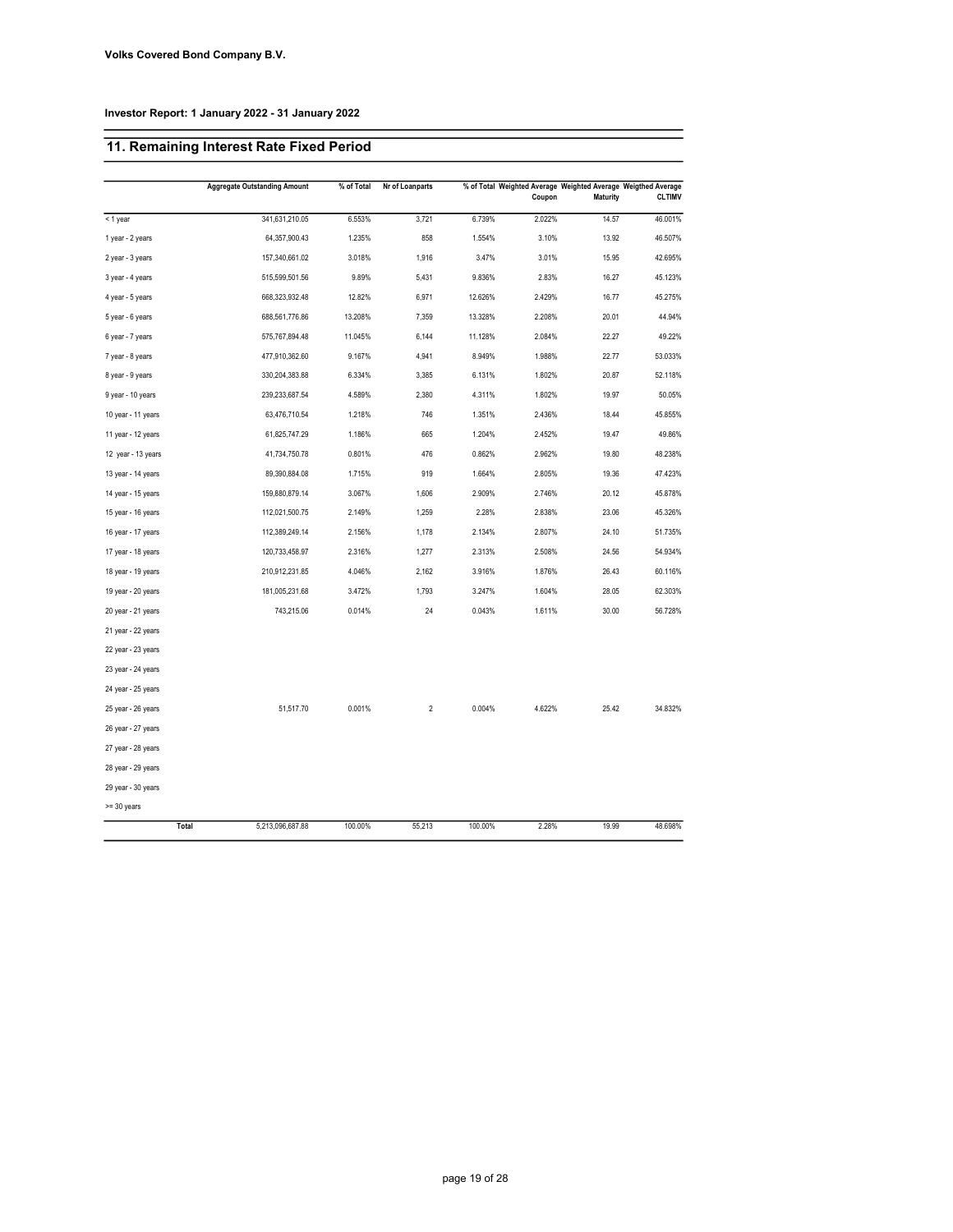| 12. Interest Payment Type |       |                                     |            |                 |         |        |                 |                                                                                |
|---------------------------|-------|-------------------------------------|------------|-----------------|---------|--------|-----------------|--------------------------------------------------------------------------------|
|                           |       | <b>Aggregate Outstanding Amount</b> | % of Total | Nr of Loanparts |         | Coupon | <b>Maturity</b> | % of Total Weighted Average Weighted Average Weighted Average<br><b>CLTIMV</b> |
| Fixed                     |       | 4,988,599,939.65                    | 95.694%    | 52.812          | 95.651% | 2.30%  | 20.26           | 48.893%                                                                        |
| Floating                  |       | 224.496.748.23                      | 4.306%     | 2.401           | 4.349%  | 1.838% | 14.11           | 44.352%                                                                        |
| Unknown                   |       |                                     |            |                 |         |        |                 |                                                                                |
|                           | Total | 5,213,096,687.88                    | 100.00%    | 55.213          | 100.00% | 2.28%  | 19.99           | 48.698%                                                                        |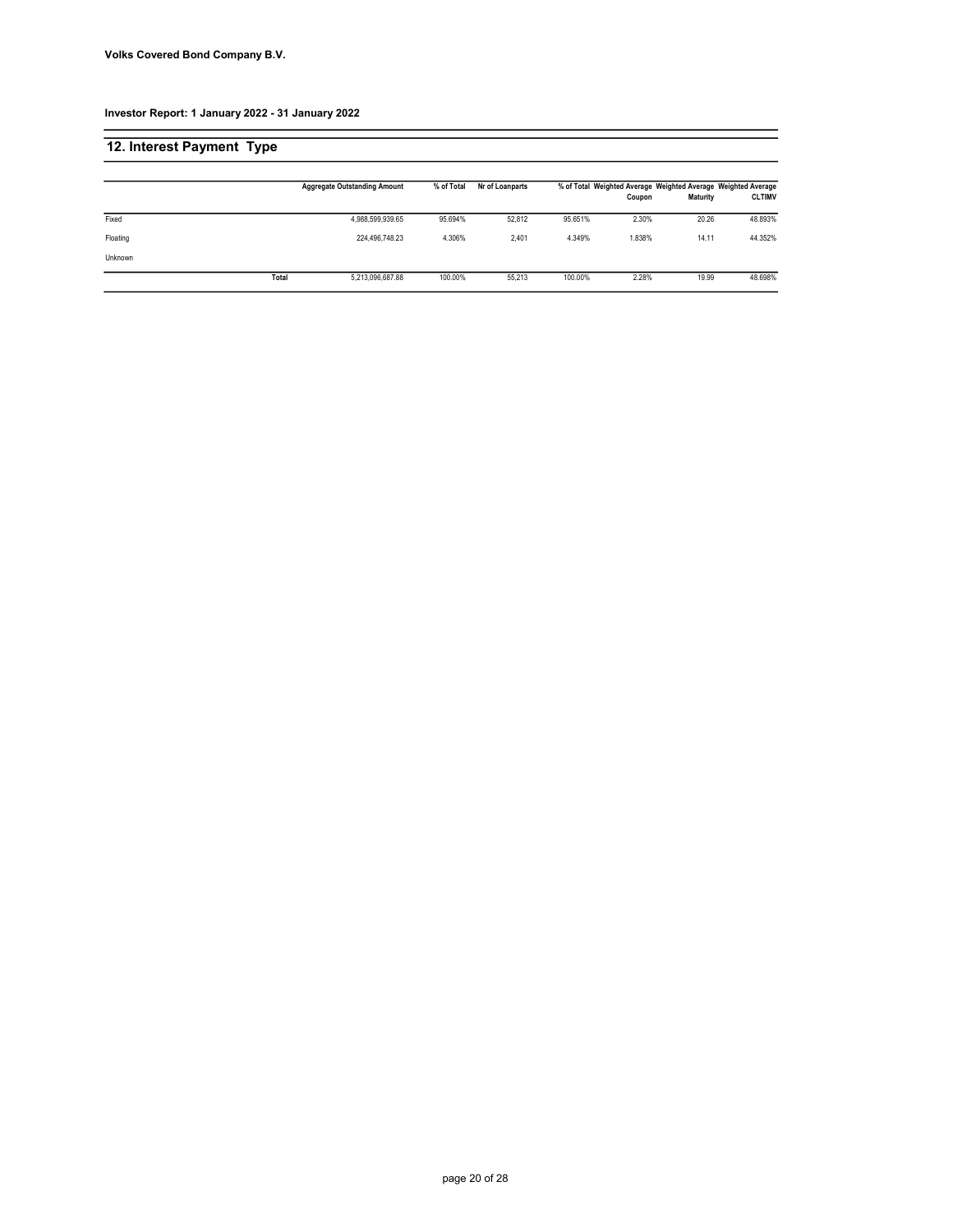| 13. Property Description |       |                                     |            |                 |         |        |                 |                                                                                |
|--------------------------|-------|-------------------------------------|------------|-----------------|---------|--------|-----------------|--------------------------------------------------------------------------------|
| <b>Description</b>       |       | <b>Aggregate Outstanding Amount</b> | % of Total | Nr of Borrowers |         | Coupon | <b>Maturity</b> | % of Total Weighted Average Weighted Average Weighted Average<br><b>CLTIMV</b> |
| House                    |       | 4,598,970,936.33                    | 88.22%     | 24.894          | 85.785% | 2.303% | 19.73           | 48.727%                                                                        |
| Apartment                |       | 614, 125, 751.55                    | 11.78%     | 4.125           | 14.215% | 2.107% | 21.96           | 48.478%                                                                        |
|                          | Total | 5.213.096.687.88                    | 100.00%    | 29.019          | 100.00% | 2.28%  | 19.99           | 48.698%                                                                        |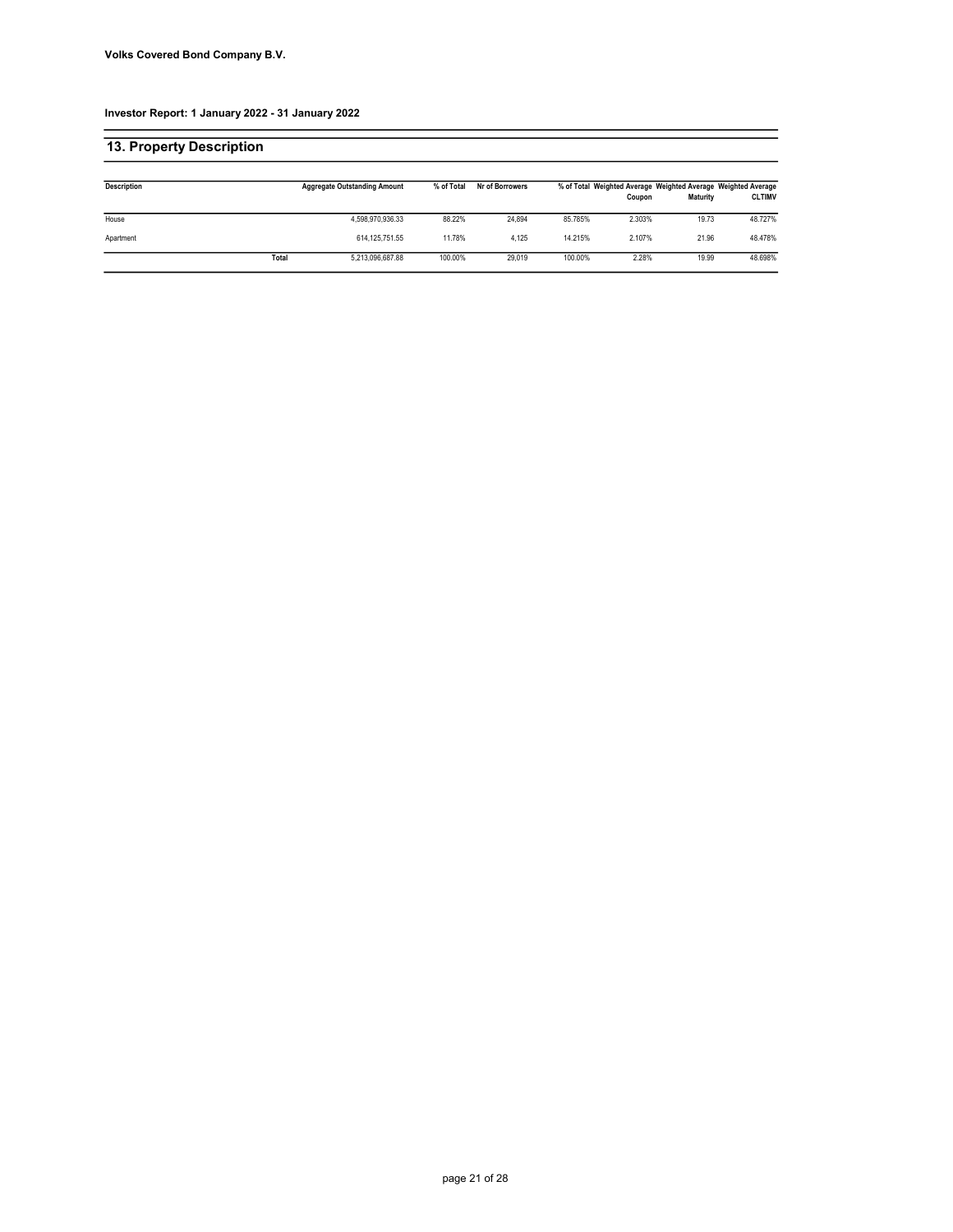# 14. Geographical Distribution (by province)

| Province              |       | <b>Aggregate Outstanding Amount</b> | % of Total | Nr of Borrowers |         |        |                 | % of Total Weighted Average Weighted Average Weighted Average |
|-----------------------|-------|-------------------------------------|------------|-----------------|---------|--------|-----------------|---------------------------------------------------------------|
|                       |       |                                     |            |                 |         | Coupon | <b>Maturity</b> | <b>CLTIMV</b>                                                 |
| Drenthe               |       | 162.603.307.02                      | 3.119%     | 1.064           | 3.667%  | 2.302% | 19.39           | 47.751%                                                       |
| Flevoland             |       | 162,598,940.78                      | 3.119%     | 948             | 3.267%  | 2.284% | 20.03           | 48.066%                                                       |
| Friesland             |       | 125,752,645.00                      | 2.412%     | 857             | 2.953%  | 2.251% | 19.67           | 48.391%                                                       |
| Gelderland            |       | 824,321,026.55                      | 15.813%    | 4,416           | 15.218% | 2.307% | 20.06           | 47.913%                                                       |
| Groningen             |       | 153.281.398.38                      | 2.94%      | 1.136           | 3.915%  | 2.312% | 18.25           | 46.23%                                                        |
| Limburg               |       | 666.698.055.84                      | 12.789%    | 4,498           | 15.50%  | 2.506% | 17.58           | 50.431%                                                       |
| Noord-Brabant         |       | 831,634,143.93                      | 15.953%    | 4,351           | 14.994% | 2.279% | 19.93           | 49.443%                                                       |
| Noord-Holland         |       | 725.361.554.86                      | 13.914%    | 3.381           | 11.651% | 2.138% | 21.40           | 46.859%                                                       |
| Overijssel            |       | 371,010,663.38                      | 7.117%     | 2,192           | 7.554%  | 2.256% | 20.33           | 50.75%                                                        |
| Utrecht               |       | 366,550,558.27                      | 7.031%     | 1,760           | 6.065%  | 2.208% | 21.05           | 46.506%                                                       |
| Zeeland               |       | 88.673.885.67                       | 1.701%     | 578             | 1.992%  | 2.421% | 18.99           | 49.823%                                                       |
| Zuid-Holland          |       | 734,610,508.20                      | 14.092%    | 3,838           | 13.226% | 2.21%  | 20.74           | 49.817%                                                       |
| Unknown/Not specified |       |                                     |            |                 |         |        |                 |                                                               |
|                       | Total | 5.213.096.687.88                    | 100.00%    | 29.019          | 100.00% | 2.28%  | 19.99           | 48.698%                                                       |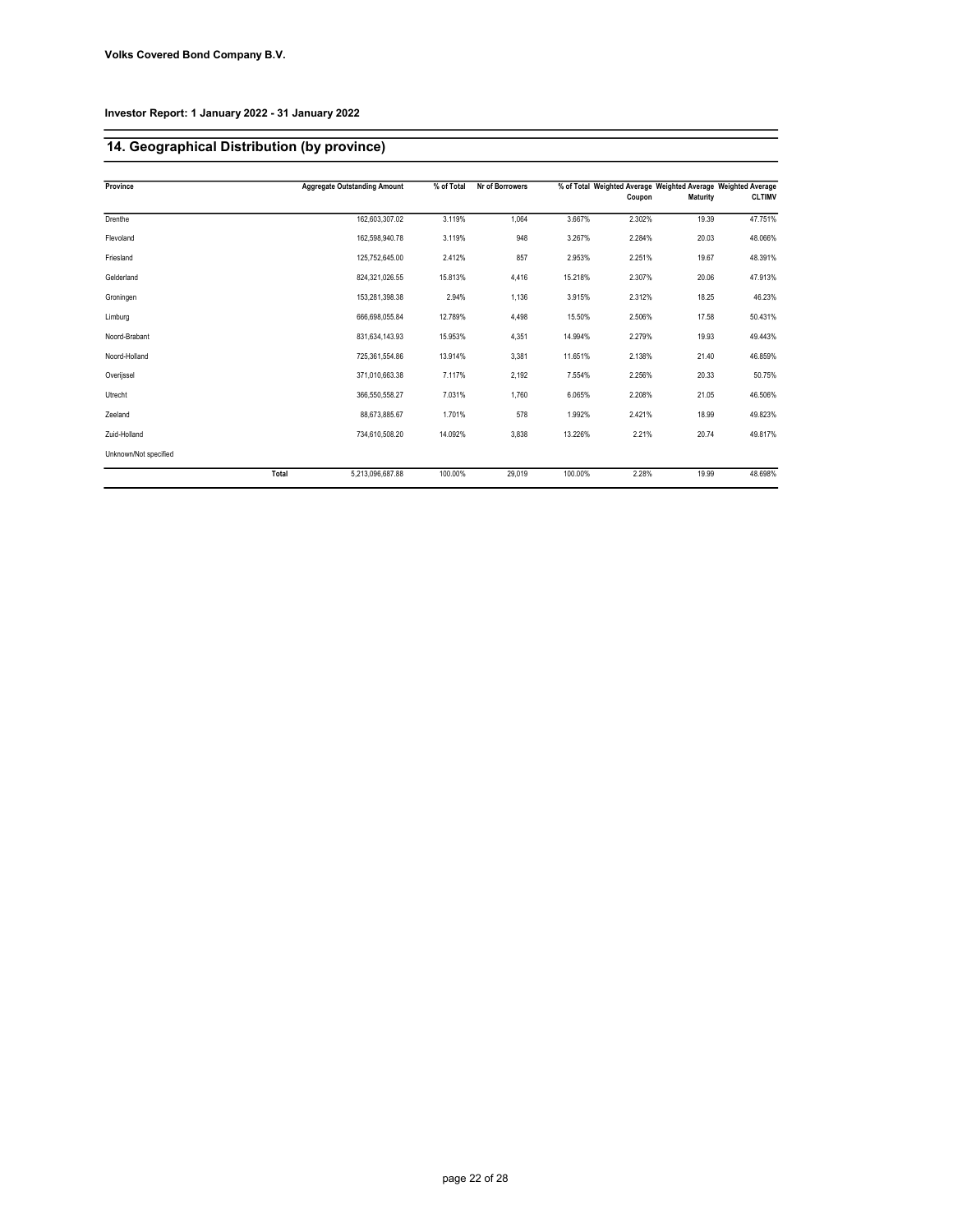| 15. Occupancy      |       |                                     |            |                 |         |        |                                                                           |               |
|--------------------|-------|-------------------------------------|------------|-----------------|---------|--------|---------------------------------------------------------------------------|---------------|
| <b>Description</b> |       | <b>Aggregate Outstanding Amount</b> | % of Total | Nr of Borrowers |         | Coupon | % of Total Weighted Average Weighted Average Weighted Average<br>Maturity | <b>CLTIMV</b> |
| Owner Occupied     |       | 5,213,096,687.88                    | 100.00%    | 29,019          | 100.00% | 2.28%  | 19.99                                                                     | 48.698%       |
| Buy-to-let         |       |                                     |            |                 |         |        |                                                                           |               |
| Unknown            |       |                                     |            |                 |         |        |                                                                           |               |
|                    | Total | 5,213,096,687.88                    | 100.00%    | 29.019          | 100.00% | 2.28%  | 19.99                                                                     | 48.698%       |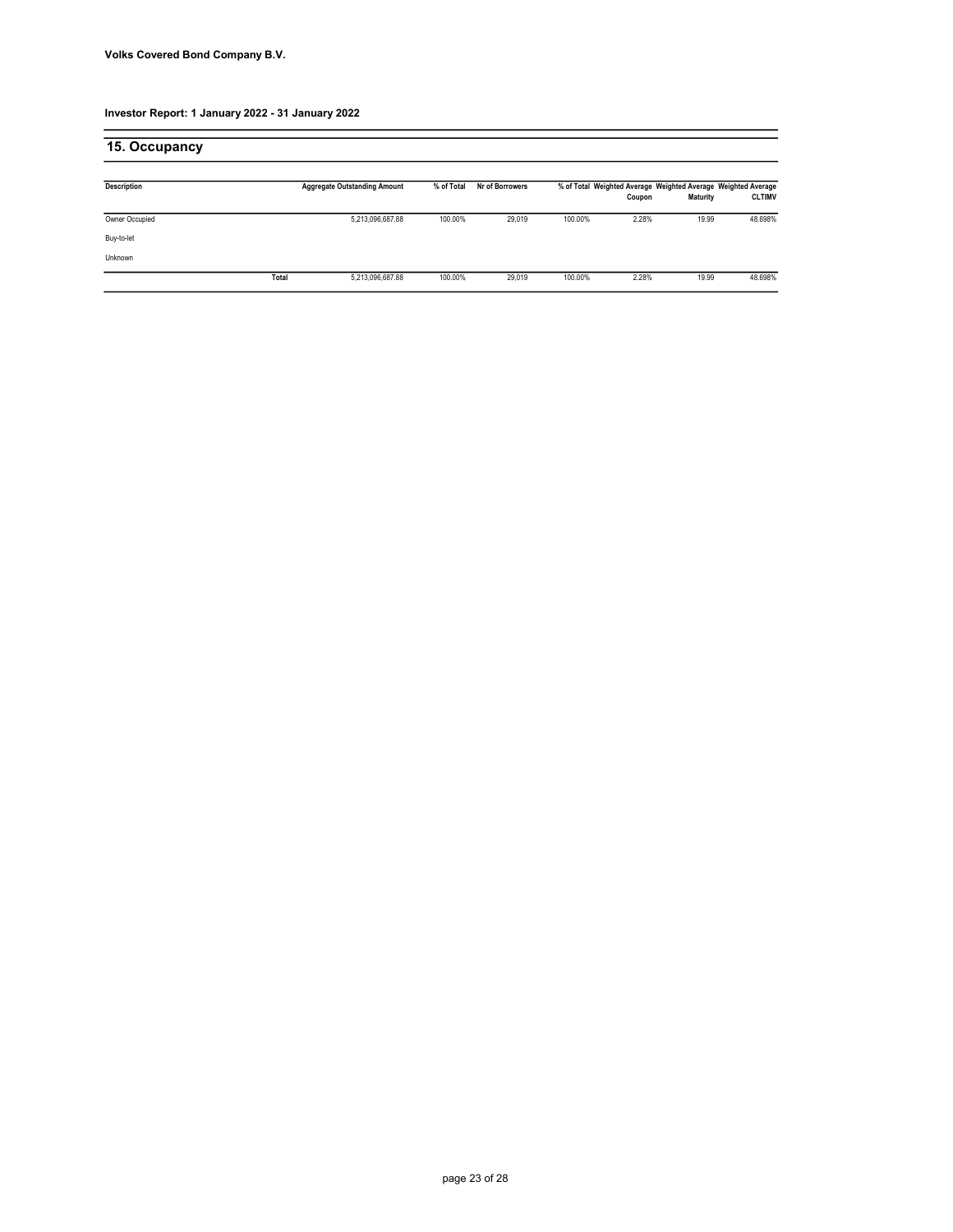# 16. Loanpart Payment Frequency

| <b>Description</b> | <b>Aggregate Outstanding Amount</b> | % of Total | Nr of Loanparts |         |        |                 | % of Total Weighted Average Weighted Average Weighted Average |
|--------------------|-------------------------------------|------------|-----------------|---------|--------|-----------------|---------------------------------------------------------------|
|                    |                                     |            |                 |         | Coupon | <b>Maturity</b> | <b>CLTIMV</b>                                                 |
| Monthly            | 5,213,096,687.88                    | 100.00%    | 55,213          | 100.00% | 2.28%  | 19.99           | 48.698%                                                       |
| Quarterly          |                                     |            |                 |         |        |                 |                                                               |
| Semi-annualy       |                                     |            |                 |         |        |                 |                                                               |
| Annualy            |                                     |            |                 |         |        |                 |                                                               |
| Unknown            |                                     |            |                 |         |        |                 |                                                               |
|                    | Total<br>5,213,096,687.88           | 100.00%    | 55,213          | 100.00% | 2.28%  | 19.99           | 48.698%                                                       |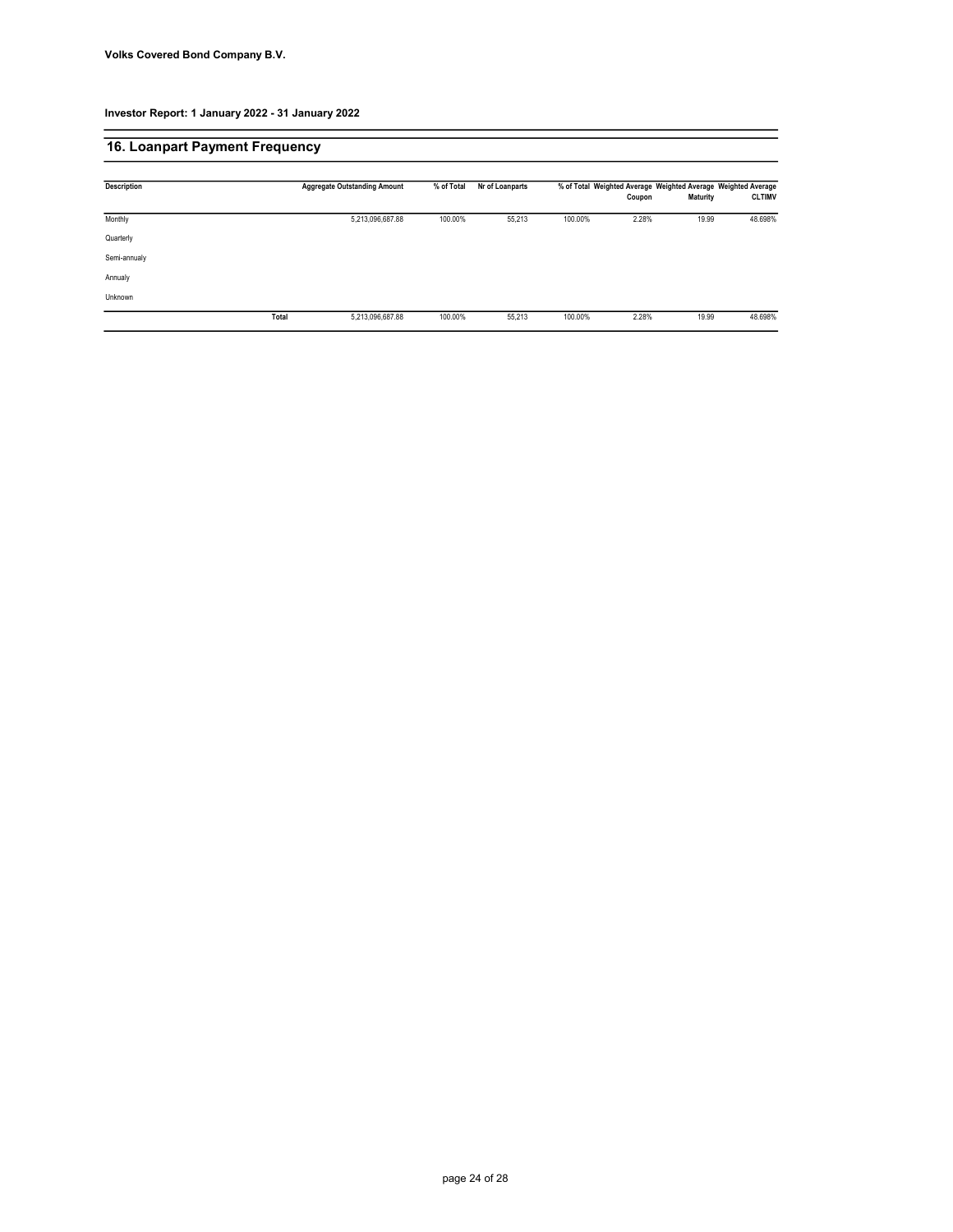| 17. Guarantee Type   |       |                                     |            |             |         |        |          |                                                                                |
|----------------------|-------|-------------------------------------|------------|-------------|---------|--------|----------|--------------------------------------------------------------------------------|
|                      |       | <b>Aggregate Outstanding Amount</b> | % of Total | Nr of Loans |         | Coupon | Maturity | % of Total Weighted Average Weighted Average Weighted Average<br><b>CLTIMV</b> |
| <b>NHG Guarantee</b> |       | 1.153.825.911.72                    | 22.133%    | 7.676       | 26.452% | 2.155% | 21.93    | 53.304%                                                                        |
| Non-NHG Guarantee    |       | 4.059.270.776.16                    | 77.867%    | 21.343      | 73.548% | 2.315% | 19.44    | 47.389%                                                                        |
| Unknown              |       |                                     |            |             |         |        |          |                                                                                |
|                      | Total | 5.213.096.687.88                    | 100.00%    | 29.019      | 100.00% | 2.28%  | 19.99    | 48.698%                                                                        |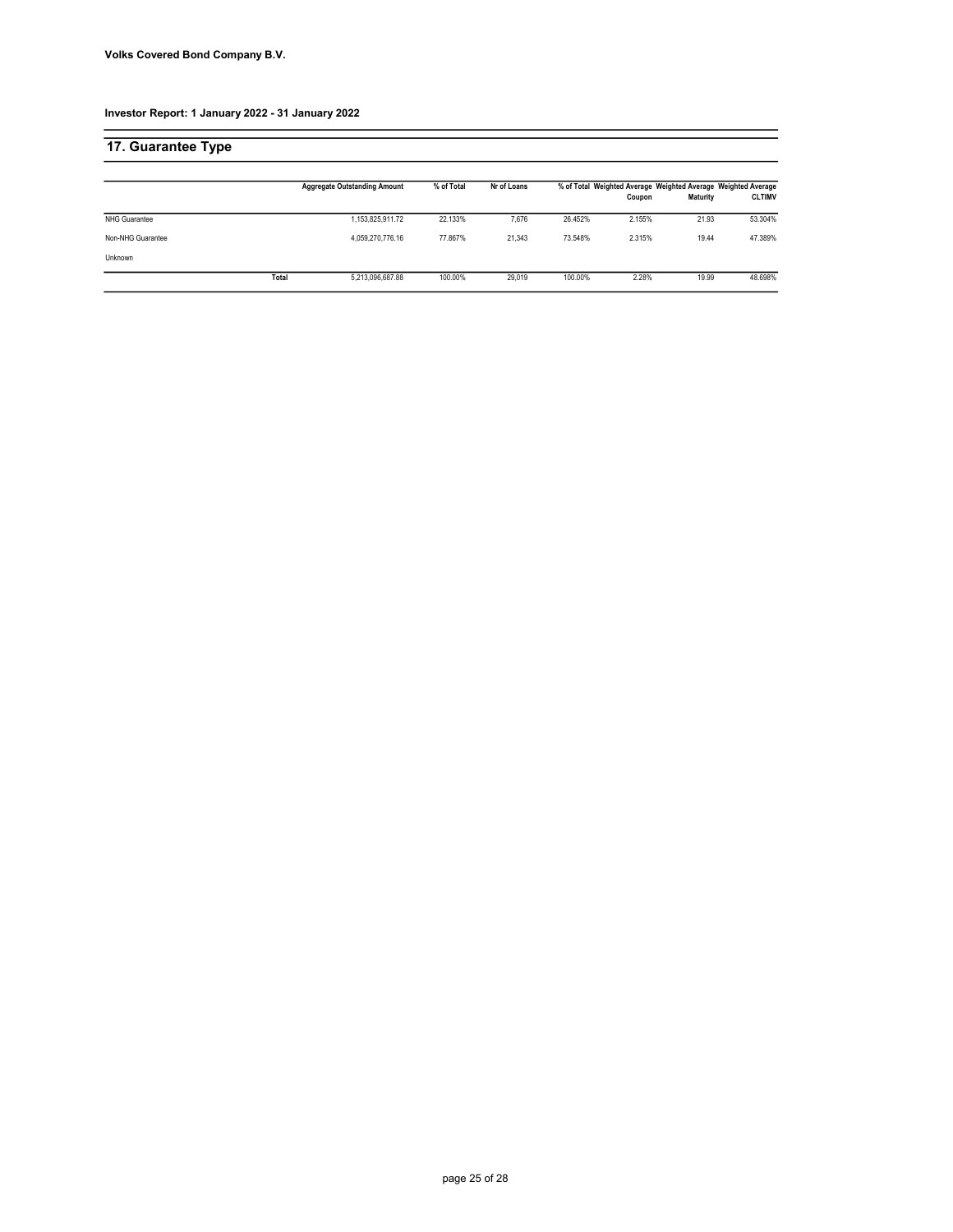Glossary

| onossai y                                         |                                                                                                                                                                                                                                                                                                                                                                                                                                                                                                                                                                                                                                                                                                                                                                                                                                                                                                                                                                                                                                                                                                                                                                                                                                                                                                                                                                                                                                                                                                                                        |
|---------------------------------------------------|----------------------------------------------------------------------------------------------------------------------------------------------------------------------------------------------------------------------------------------------------------------------------------------------------------------------------------------------------------------------------------------------------------------------------------------------------------------------------------------------------------------------------------------------------------------------------------------------------------------------------------------------------------------------------------------------------------------------------------------------------------------------------------------------------------------------------------------------------------------------------------------------------------------------------------------------------------------------------------------------------------------------------------------------------------------------------------------------------------------------------------------------------------------------------------------------------------------------------------------------------------------------------------------------------------------------------------------------------------------------------------------------------------------------------------------------------------------------------------------------------------------------------------------|
| Term                                              | Definition / Calculation                                                                                                                                                                                                                                                                                                                                                                                                                                                                                                                                                                                                                                                                                                                                                                                                                                                                                                                                                                                                                                                                                                                                                                                                                                                                                                                                                                                                                                                                                                               |
| <b>Account Bank</b>                               | means Rabobank Nederland.                                                                                                                                                                                                                                                                                                                                                                                                                                                                                                                                                                                                                                                                                                                                                                                                                                                                                                                                                                                                                                                                                                                                                                                                                                                                                                                                                                                                                                                                                                              |
| ACT                                               | means Asset Cover Test.                                                                                                                                                                                                                                                                                                                                                                                                                                                                                                                                                                                                                                                                                                                                                                                                                                                                                                                                                                                                                                                                                                                                                                                                                                                                                                                                                                                                                                                                                                                |
| ACT a                                             | means for each Mortgage Receivable the lower of its Current Balance and the sum of the following elements, to the extent applicable to it:<br>(i) if it is a Savings Mortgage Receivable an amount calculated on the basis of a method notified to the Rating Agencies and subject to Rating<br>Agency Confirmation from Moody's, related to the Savings and Accrued Savings Interest in connection with such Savings Mortgage Receivable,<br>provided that no amount will be deducted if and to the extent that a Bank Savings Participation Agreement and/or Insurance Savings Participation<br>Agreement (each a Participation Agreement and together the "Participation Agreements") is in place in relation to the relevant Mortgage<br>Receivable;<br>(ii) if it corresponds to a Construction Deposit: the amount of the Construction Deposit;<br>(iii) if it was in breach of the Mortgage Receivable Warranties as of the relevant Transfer Date: such amount as is necessary to reduce its<br>Adjusted Current Balance or Current Balance, as the case may be, to zero;<br>(iv) if it is 3 months or more in arrears and it is not a Defaulted Receivable: such amount as is necessary to arrive at 30% of its Current Balance;<br>(v) if it is a Defaulted Receivable: such amount as is necessary to reduce its Current Balance to zero; and/or<br>(vi) if it is a Mortgage Receivable with an interest rate below the Minimum Mortgage Interest Rate, an amount equal to the Minimum Mortgage<br>Interest Rate Reduction. |
| ACT ß                                             | means for each Mortgage Receivable the lower of (i) the LTV Cut-Off Percentage of its Indexed Valuation and (ii) a minus L.                                                                                                                                                                                                                                                                                                                                                                                                                                                                                                                                                                                                                                                                                                                                                                                                                                                                                                                                                                                                                                                                                                                                                                                                                                                                                                                                                                                                            |
| ACT Y1                                            | means, if the Issuer's credit rating from Moody's falls below P-1 (short-term) or if the issuer default rating falls below F1 (short term) or A- by Fitch,<br>the sum of all amounts (the "Deposit Amount") in respect of the Mortgage Receivables, which amounts are, in respect of each Mortgage<br>Receivable separately, the lower of: (a) the aggregate amount of the deposits, to the extent the amount thereof exceeds the amount claimable<br>under the DGS, held by the Borrower of the Mortgage Receivable(s) with the Originators on the last day of the immediately preceding month; and<br>(b) the aggregate Outstanding Principal Amount of such Mortgage Receivable(s) on the last day of the immediately preceding month. The Deposit<br>Amount will be adjusted as follows. If the outcome of A(a) is lower than A(b) as described above, the Deposit Amount will be reduced with an<br>amount equal to A(b) minus A(a) provided that the Deposit Amount will always be at least 0. If the outcome of A(a) is higher than A(b) as<br>described above, the Deposit Amount will be reduced with the amount of the Excess Credit Enhancement.                                                                                                                                                                                                                                                                                                                                                                            |
| ACT Y2                                            | means, (i) if the Issuer's CR Assessment from Moody's falls below P-1(cr) (short-term) or if the issuer default rating falls below F 1 (short term) or<br>A (long-term) by Fitch, an additional amount equal to the Outstanding Principal Amount of all Mortgage Receivables on the last day of the month<br>immediately preceding the Calculation Date multiplied by the Monthly Payment Percentage of the prior calendar month immediately preceding the<br>Calculation Date in connection with the commingling risk or (ii) zero (a) if the Issuer's credit rating from Moody's is at least equal to P-1 (short-<br>term) and if the issuer default rating is at least equal to FI (short term) or A (long-term) by Fitch or (b) if de Volksbank has taken alternative<br>measures to reduce the commingling risk                                                                                                                                                                                                                                                                                                                                                                                                                                                                                                                                                                                                                                                                                                                   |
| ACT Z                                             | means an amount equal to the Interest Cover Required Amount. Whereby "Interest Cover Required Amount" means an amount equal to the<br>positive difference, if any, between: (a) the aggregate amount of Scheduled Interest for all Series outstanding; and (b) the aggregate amount of<br>interest to be received under the Transferred Assets up to the relevant final maturity date taking into account their respective contractual<br>amortisation profile less in respect of each Savings Mortgage Receivable which is subject to a Participation, an amount equal to the net amount<br>received or recovered multiplied by the applicable Participation Fraction; and, in each case, (i) taking into account any amount (to be) received or<br>(to be) paid by the CBC in connection with any Swap Agreement and (ii) assuming that for any floating or fixed rate interest, that up to and<br>including the latest Final Maturity Date, of any Covered Bond outstanding, such rates remain at the same level as at the relevant Calculation Date<br>preceding the relevant CBC Payment Date.                                                                                                                                                                                                                                                                                                                                                                                                                                    |
| Asset Percentage                                  | means 81% or such percentage figure as is determined from time to time in accordance with the Asset Monitoring Agreement.                                                                                                                                                                                                                                                                                                                                                                                                                                                                                                                                                                                                                                                                                                                                                                                                                                                                                                                                                                                                                                                                                                                                                                                                                                                                                                                                                                                                              |
| Available Liquidity Buffer                        | means available liquid assets on reserved accounts of the CBC, plus interest payments and principal repayments from the underlying assets<br>(including derivatives) to which the CBC is contractually entitled for the following six (6) months period.                                                                                                                                                                                                                                                                                                                                                                                                                                                                                                                                                                                                                                                                                                                                                                                                                                                                                                                                                                                                                                                                                                                                                                                                                                                                               |
| <b>Calculation Date</b>                           | means the date falling two business days before each CBC Payment Date. The "relevant" Calculation Date in respect of any Calculation Period<br>will be the first Calculation Date falling after the end of that period and the "relevant" Calculation Date in respect of any CBC Payment Date will be<br>the last Calculation Date prior to that CBC Payment Date.                                                                                                                                                                                                                                                                                                                                                                                                                                                                                                                                                                                                                                                                                                                                                                                                                                                                                                                                                                                                                                                                                                                                                                     |
| <b>Construction Deposit</b>                       | means in relation to a Mortgage Loan, that part of the Mortgage Loan which the relevant Borrower requested to be disbursed into a blocked<br>account held in his name with the relevant Seller, the proceeds of which may be applied towards construction of, or improvements to, the relevant<br>Mortgaged Asset.                                                                                                                                                                                                                                                                                                                                                                                                                                                                                                                                                                                                                                                                                                                                                                                                                                                                                                                                                                                                                                                                                                                                                                                                                     |
| <b>Credit Rating</b>                              | means an assessment of the credit worthiness of the notes assigned by the Credit Rating Agencies.                                                                                                                                                                                                                                                                                                                                                                                                                                                                                                                                                                                                                                                                                                                                                                                                                                                                                                                                                                                                                                                                                                                                                                                                                                                                                                                                                                                                                                      |
| <b>Current Balance</b>                            | means in relation to an Eligible Receivable at any date, the aggregate (without double counting) of the Net Outstanding Principal Amount,<br>Accrued Interest (unless it concerns calculations for either the Asset Cover Test or the Amortisation Test Aggregate Asset Amount, in which case<br>Accrued Interest will not be included) and Arrears of Interest as at that date.                                                                                                                                                                                                                                                                                                                                                                                                                                                                                                                                                                                                                                                                                                                                                                                                                                                                                                                                                                                                                                                                                                                                                       |
| Current Loan to Indexed Market Value<br>(CLTIMV)  | means the ratio calculated by dividing the current outstanding loan amount by the Indexed Market Value.                                                                                                                                                                                                                                                                                                                                                                                                                                                                                                                                                                                                                                                                                                                                                                                                                                                                                                                                                                                                                                                                                                                                                                                                                                                                                                                                                                                                                                |
| Current Loan to Original Market Value<br>(CLTOMV) | means the ratio calculated by dividing the current outstanding loan amount by the Original Market Value.                                                                                                                                                                                                                                                                                                                                                                                                                                                                                                                                                                                                                                                                                                                                                                                                                                                                                                                                                                                                                                                                                                                                                                                                                                                                                                                                                                                                                               |
| Debt Service to Income                            | means the ratio calculated by dividing the amount a borrower is required to pay (in interest and principal repayments) on an annual basis by the<br>borrower(s) disposable income.                                                                                                                                                                                                                                                                                                                                                                                                                                                                                                                                                                                                                                                                                                                                                                                                                                                                                                                                                                                                                                                                                                                                                                                                                                                                                                                                                     |
| Index                                             | means the index of increases of house prices issued by the Land Registry in relation to residential properties in The Netherlands.                                                                                                                                                                                                                                                                                                                                                                                                                                                                                                                                                                                                                                                                                                                                                                                                                                                                                                                                                                                                                                                                                                                                                                                                                                                                                                                                                                                                     |
| <b>Indexed Valuation</b>                          | means in relation to any Mortgaged Asset at any date means the Original Market Value of that Mortgaged Asset increased or decreased as<br>appropriate by the increase or decrease in the Index since the date of the Original Market Value (and if such is required for the Covered Bonds to<br>maintain the CRD Status, as adjusted as required pursuant to the Capital Requirement Directive).                                                                                                                                                                                                                                                                                                                                                                                                                                                                                                                                                                                                                                                                                                                                                                                                                                                                                                                                                                                                                                                                                                                                       |
| IRS                                               | means Interest Rate Swap.                                                                                                                                                                                                                                                                                                                                                                                                                                                                                                                                                                                                                                                                                                                                                                                                                                                                                                                                                                                                                                                                                                                                                                                                                                                                                                                                                                                                                                                                                                              |
| <b>Liquidity Buffer Test</b>                      | means a monthly check, whether the Available Liquidity Buffer is equal to / or higher than the Required Liquidity Buffer, calculated in accordance<br>with article 40(g) of the Decree on Prudential Rules under the FSA (Besluit prudentiele regels Wft) and annually checked by the Asset Monitor.                                                                                                                                                                                                                                                                                                                                                                                                                                                                                                                                                                                                                                                                                                                                                                                                                                                                                                                                                                                                                                                                                                                                                                                                                                   |
| Loan to Income (LTI)                              | means the ratio calculated by dividing the original loan amount by the income of the borrower at the moment of origination of the Mortgage Loan.                                                                                                                                                                                                                                                                                                                                                                                                                                                                                                                                                                                                                                                                                                                                                                                                                                                                                                                                                                                                                                                                                                                                                                                                                                                                                                                                                                                       |
| Loanpart(s)                                       | means one or more of the loan parts (leningdelen) of which a Mortgage Loan consists.                                                                                                                                                                                                                                                                                                                                                                                                                                                                                                                                                                                                                                                                                                                                                                                                                                                                                                                                                                                                                                                                                                                                                                                                                                                                                                                                                                                                                                                   |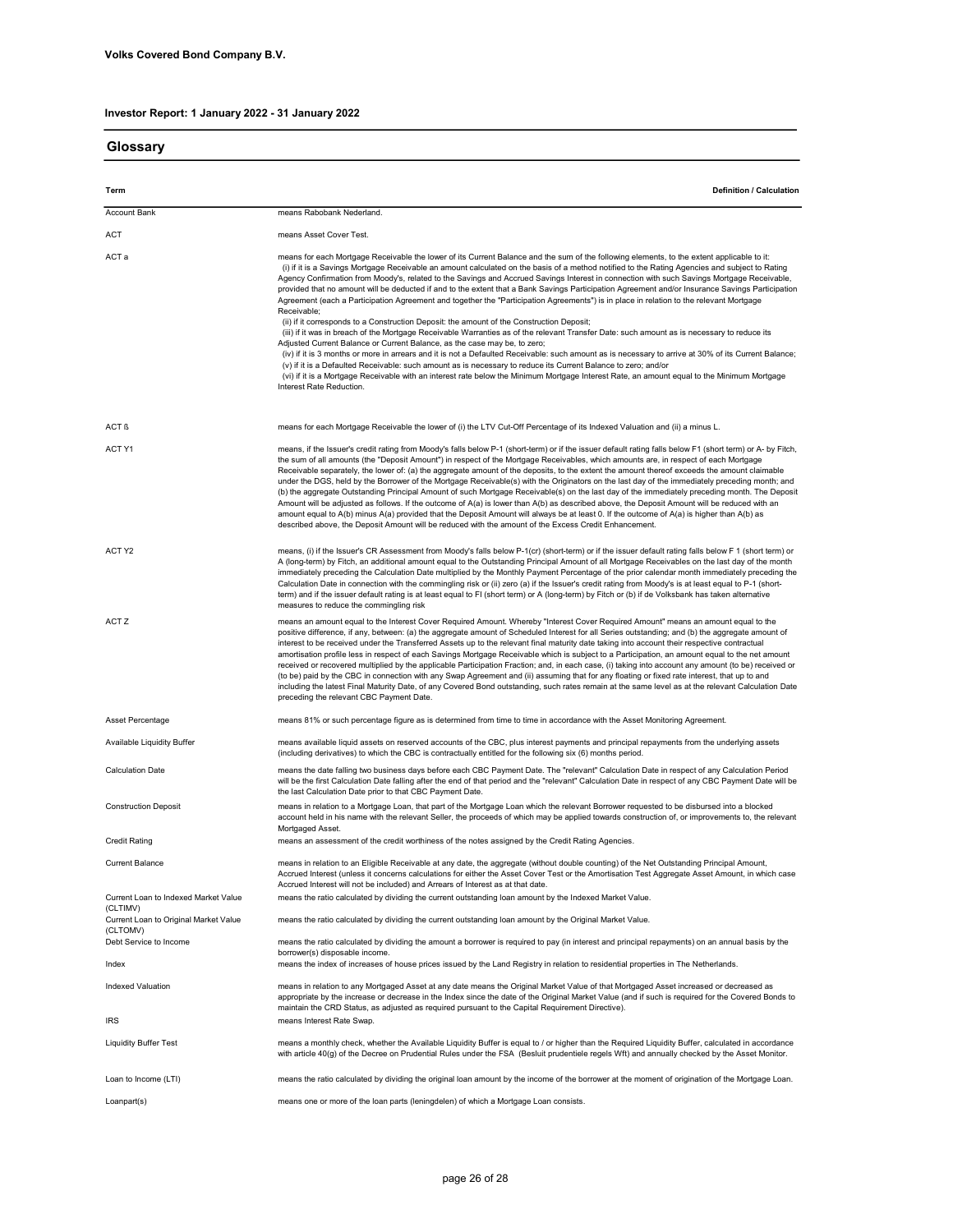| LTV Cut-Off Percentage                             | means 80% for all Mortgage Receivables or such lower percentage as is (a) required from time to time for Covered Bonds to qualify as 'covered<br>bonds' as defined in the CRD IV or (b) otherwise determined from time to time in accordance with the Asset Monitoring Agreement.                                                                                                                                                                                                                                                                                                                                                 |
|----------------------------------------------------|-----------------------------------------------------------------------------------------------------------------------------------------------------------------------------------------------------------------------------------------------------------------------------------------------------------------------------------------------------------------------------------------------------------------------------------------------------------------------------------------------------------------------------------------------------------------------------------------------------------------------------------|
| Maturity Date (Bonds)                              | means, subject to Condition 7(c), in respect of a Series of Covered Bonds, the relevant Interest Payment Date which falls no more than 40 years<br>after the Issue Date of such Series and on which the Covered Bonds of such Series are expected to be redeemed at their Principal Amount<br>Outstanding in accordance with these Conditions, as specified in the relevant Final Terms.                                                                                                                                                                                                                                          |
| Minimum Overcollateralization                      | means the minimum overcollateralization required by either law or the programme documentation.                                                                                                                                                                                                                                                                                                                                                                                                                                                                                                                                    |
| Net Outstanding Principal Amount                   | means in relation to a Mortgage Receivable, at any date, the Outstanding Principal Amount of such Mortgage Receivable less, if it is a Savings<br>Mortgage Receivable subject to a Participation, an amount equal to the Participation on such date.                                                                                                                                                                                                                                                                                                                                                                              |
| <b>NHG Guarantee</b>                               | means a guarantee (borgtocht) under the NHG Conditions granted by Stichting WEW.                                                                                                                                                                                                                                                                                                                                                                                                                                                                                                                                                  |
| Nominal OC                                         | means the actual overcollateralization which is calculated by dividing (i) the total outstanding balance of the cover assets included in the cover<br>pool by (ii) the total amount of outstanding covered bonds (both excluding accrued interest).                                                                                                                                                                                                                                                                                                                                                                               |
| Occupancy                                          | means the way the mortgaged property is used (e.g. owner occupied).                                                                                                                                                                                                                                                                                                                                                                                                                                                                                                                                                               |
| Original Loan to Original Market Value<br>(OLTOMV) | means the ratio calculated by dividing the original loan amount by the Original Market Value.                                                                                                                                                                                                                                                                                                                                                                                                                                                                                                                                     |
| Original Market Value                              | means the value of the mortgaged property if the mortgaged property would be privately sold voluntarily, estimated during the assessment of the<br>application.                                                                                                                                                                                                                                                                                                                                                                                                                                                                   |
| Originators                                        | means de Volksbank N.V.                                                                                                                                                                                                                                                                                                                                                                                                                                                                                                                                                                                                           |
| Outstanding Principal Amount                       | means, in respect of a Mortgage Receivable, the aggregate principal sum (hoofdsom) due by the relevant Borrower under the relevant Mortgage<br>Receivable and, after the occurrence of a Realised Loss in respect of such Mortgage Receivable, zero.                                                                                                                                                                                                                                                                                                                                                                              |
| Prematurity Liquidity Ledger                       | is not applicable                                                                                                                                                                                                                                                                                                                                                                                                                                                                                                                                                                                                                 |
| <b>Redemption Type</b>                             | means the principal payment type of the bond                                                                                                                                                                                                                                                                                                                                                                                                                                                                                                                                                                                      |
| Remaining Tenor                                    | means the time in years from the reporting date to the maturity date of a loan.                                                                                                                                                                                                                                                                                                                                                                                                                                                                                                                                                   |
| <b>Required Liquidity Buffer</b>                   | means an amount which is such amount as required for covered bonds pursuant to the CB Regulations to meet the obligation regarding interest<br>payments and redemptions (the latter only in case of hard bullet covered bonds) under the covered bonds for the following six (6) months period<br>including senior cost.                                                                                                                                                                                                                                                                                                          |
| Reserve Fund                                       | means, pursuant to the Trust Deed, if the Issuer's short-term credit rating falls below P-1 by Moody's or if the short-term issuer default rating falls<br>below F1 (short-term) and A (long-term) by Fitch, the CBC will be required to establish a reserve fund (the "Reserve Fund") on the GIC Account<br>which will be credited by the Issuer with an amount equal to the Reserve Fund Required Amount and such further amounts as are necessary from<br>time to time to ensure that an amount up to the Reserve Fund Required Amount is credited to the Reserve Fund for as long as the above rating<br>trigger is breached. |
| <b>Saving Deposits</b>                             | means savings in a bank account, pledged to the mortgage lender, which are meant to repay the loan at maturity.                                                                                                                                                                                                                                                                                                                                                                                                                                                                                                                   |
| Seasoning                                          | means the difference between the loan start date and the current reporting period.                                                                                                                                                                                                                                                                                                                                                                                                                                                                                                                                                |
| Series                                             | means a Tranche of Covered Bonds together with any further Tranche or Tranches of Covered Bonds which are (i) expressed to be consolidated<br>and form a single series and (ii) identical in all respects (including as to listing) except for their respective Issue Dates, Interest Commencement<br>Dates and/or Issue Prices.                                                                                                                                                                                                                                                                                                  |
| Servicer                                           | means de Volksbank N.V.                                                                                                                                                                                                                                                                                                                                                                                                                                                                                                                                                                                                           |
| Set-Off                                            | means the right of a debtor to set-off a claim that corresponds to its debt owed to the same counterparty.                                                                                                                                                                                                                                                                                                                                                                                                                                                                                                                        |